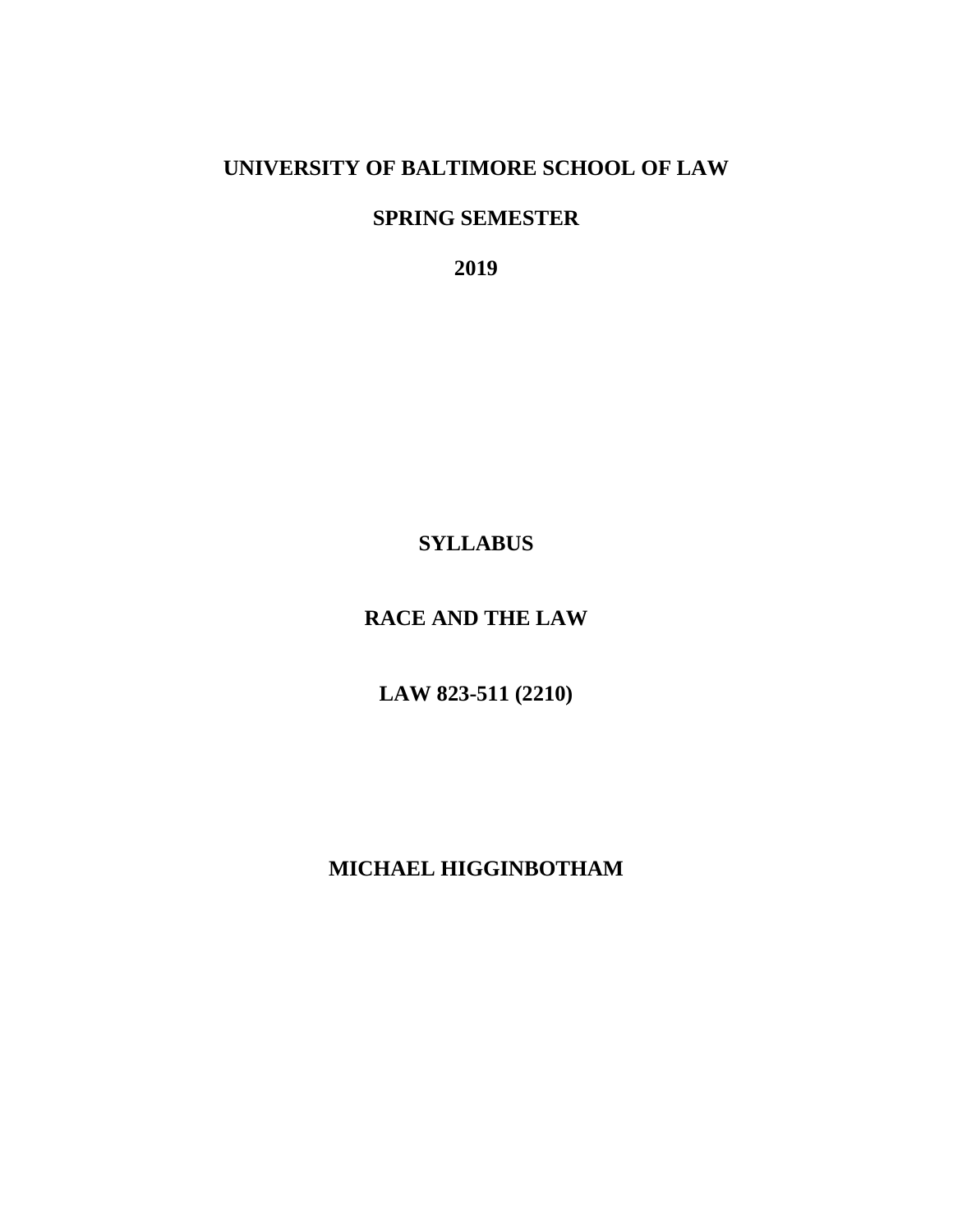## **COURSE DETAILS**

| Professor:              | Michael Higginbotham                                                                                                                |
|-------------------------|-------------------------------------------------------------------------------------------------------------------------------------|
| Time:                   | Designated Tuesdays (see schedule of classes)<br>$9:00 - 11:45$ am                                                                  |
| <b>Course Category:</b> | <b>Upper-Level Limited Enrollment Elective</b>                                                                                      |
| Classroom:              | University of Baltimore School of Law Angelos Law Center (ALC) 607                                                                  |
| Office Hours:           | Tuesdays Noon $-1:00$ pm and $3:30 - 4:30$ pm<br>Thursdays $3:30 - 4:30$ pm (or by appointment)                                     |
| Office:                 | University of Baltimore School of Law Angelos Law Center (ALC) 1115                                                                 |
| Phone:                  | 410-837-4649                                                                                                                        |
| E-mail:                 | higginbotham@ubalt.edu                                                                                                              |
| Facsimile:              | 410-837-4492                                                                                                                        |
| Twitter:                | @professorhigg                                                                                                                      |
| Website:                | fmichaelhigginbotham.org                                                                                                            |
| Assistant:              | Gloria Joy                                                                                                                          |
| Office:                 | University of Baltimore School of Law Angelos Law Center (ALC) 518                                                                  |
| Phone:                  | 410-837-4631                                                                                                                        |
| E-mail:                 | gpjoy@ubalt.edu                                                                                                                     |
| TWEN/Web:               | Syllabus, distributed materials, announcements, and assignments available<br>on TWEN or http://law.ubalt.edu/academics/Semester.cfm |

## **Texts:**

## **Required**:

A. Leon Higginbotham, Jr., *In the Matter of Color: Race and the American Legal Process, The Colonial Period* (New York: Oxford University Press, 1978). Available in hardback or paperback.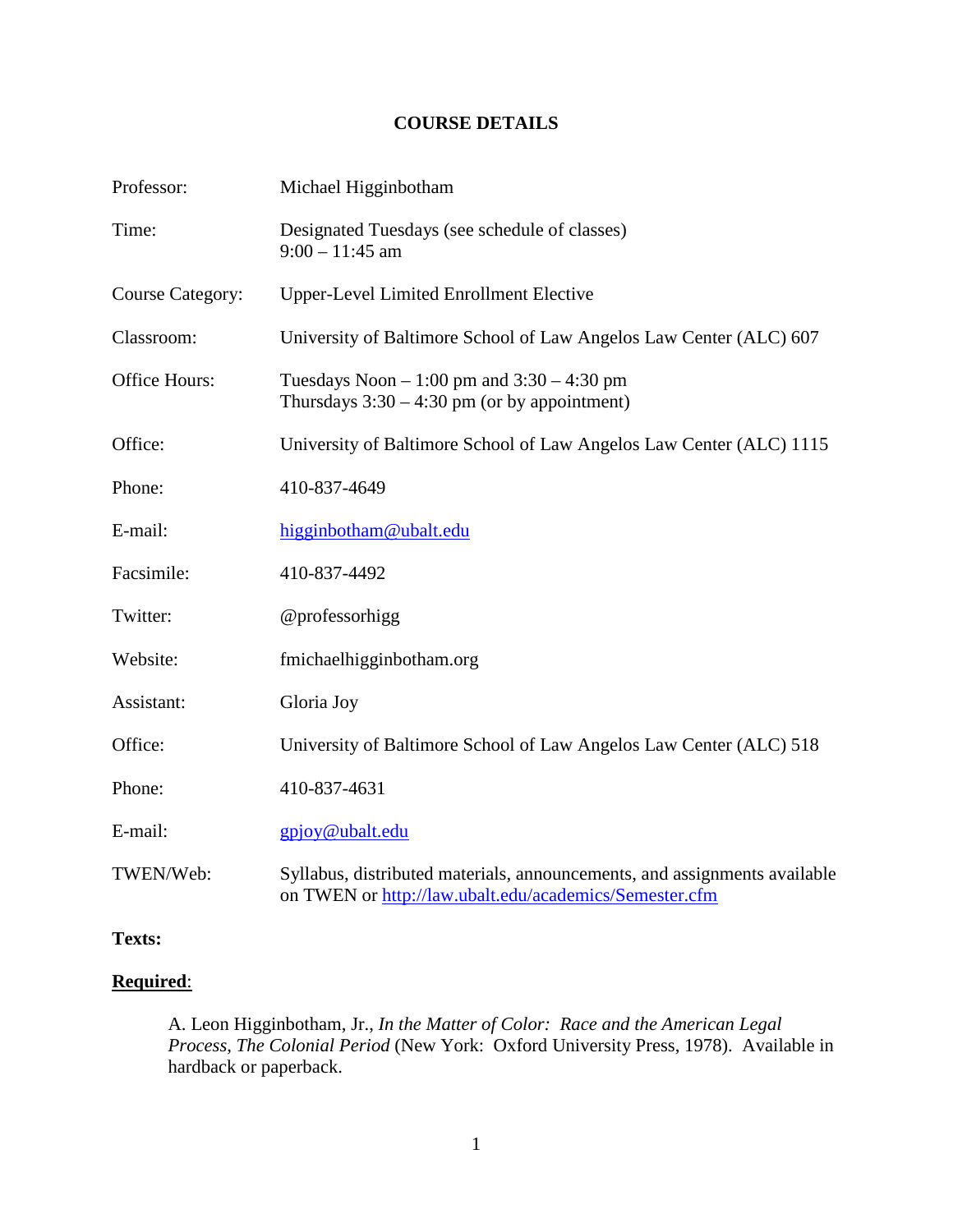A. Leon Higginbotham, Jr., *Shades of Freedom: Racial Politics and Presumptions of the American Legal Process* (New York: Oxford University Press, 1996). Available in hardback or paperback.

F. Michael Higginbotham, *RACE LAW: Cases, Commentary, and Questions* (Fourth Edition) (Durham: Carolina Academic Press, 2015). Available in hardback.

F. Michael Higginbotham, *Ghosts of Jim Crow: Ending Racism in Post-Racial America* (New York: New York University Press, 2013). Available in hardback or paperback.

#### **Recommended:**

- Jill Abramson and Jane Mayer, *Strange Justice: The Selling of Clarence Thomas* (New York: Houghton Mifflin Company, 1994).
- Michelle Alexander, *The New Jim Crow: Mass Incarceration in the Age of Colorblindness* (New York: The New Press, 2010).
- Edward Baptist, *The Half Has Never Been Told: Slavery and the Making of American Capitalism* (New York: Basic Books, 2014).
- Jack Bass, *Unlikely Heroes* (New York: Simon and Schuster, 1981).
- Derrick Bell, *Faces At the Bottom of the Well: The Permanence of Racism* (New York: Basic Books, 1992).
- Mary Frances Berry, *Black Resistance/White Law* (New York: Appleton-Century-Crofts, 1971).
- Douglas Blackmon, *Slavery By Another Name: The Re-Enslavement of Black Americans from the Civil War to World War II* (New York: Doubleday, 2008).
- John W. Blassingame, *The Slave Community* (New York: Oxford University Press, 1979).
- Stephen Breyer, *Making Our Democracy Work: A Judge's View* (New York: Vintage Books, Random House, 2010).
- Paul Butler, *Let's Get Free: A Hip-Hop Theory of Justice* (New York: The New Press, 2009).
- Sheryll Cashin, *The Failures of Integration: How Race and Class are Undermining the American Dream* (New York: Public Affairs, 2004).
- Sheryll Cashin, *Interracial Intimacy In America and the Threat To White Supremacy* (Boston: Beacon Press, 2017).
- Ta-Nehisi Coates, *Between the World and Me* (New York: Spiegel & Grau, Random House, 2015).
- Robert Cover, *Justice Accused: Antislavery and the Judicial Process* (New Haven: Yale University Press, 1975).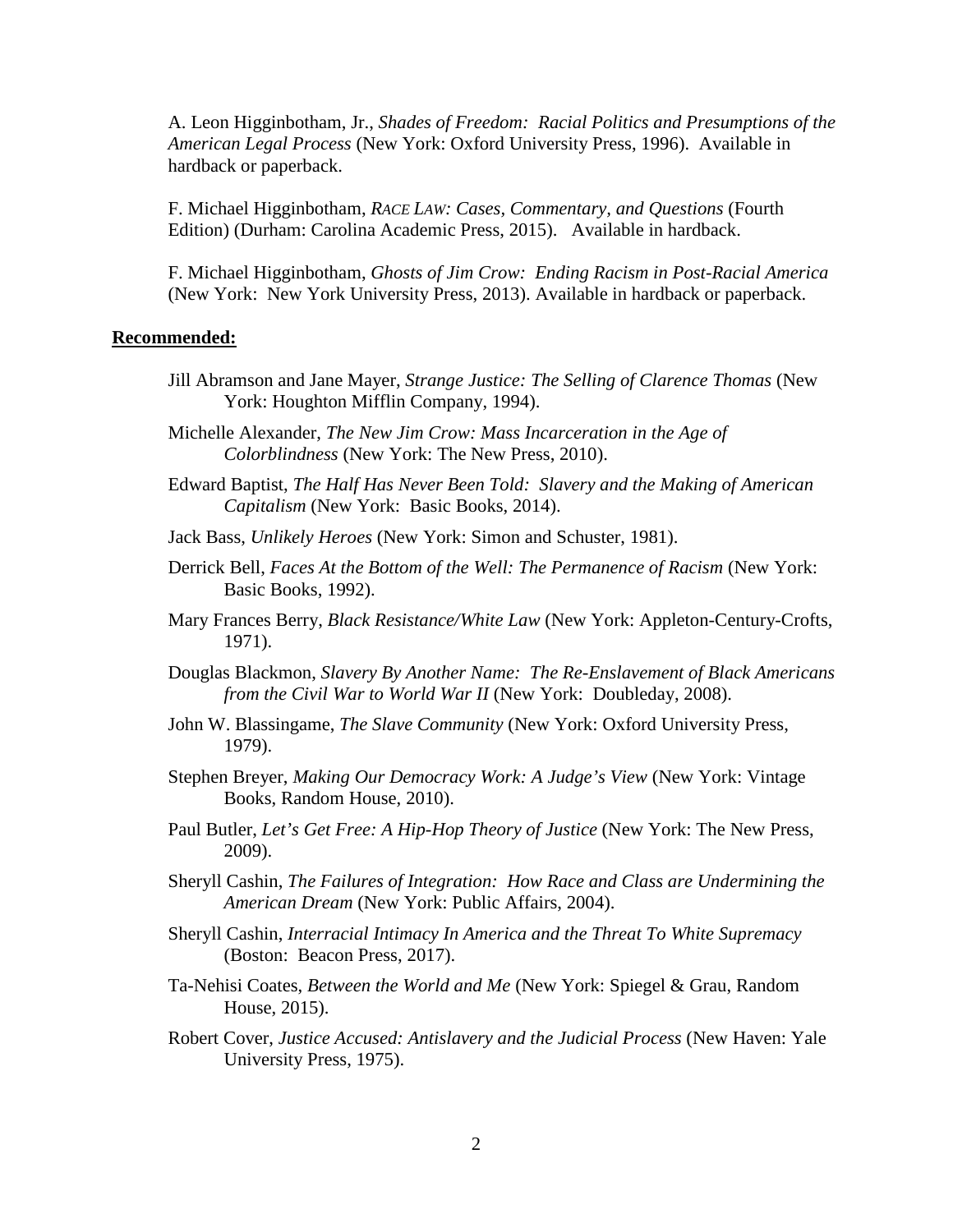- Mark Curriden and Leroy Phillips, *Contempt of Court: The Turn-of-the-Century Lynching That Launched A Hundred Years of Federalism* (New York: Anchor Books, Random House, 2001).
- David Brion Davis, *The Problem of Slavery in the Age of Revolution* (Ithaca: Cornell University Press, 1975).
- Frederick Douglass, *The Life and Times of Frederick Douglass* (New York: Wordsworth Publishing Company, 1996).
- W.E.B. Du Bois, *John Brown* (New York: Random House, 2001).
- W.E.B. Du Bois, *The Suppression of the African Slave-Trade* (New York: Literary Classics of the United States, 1986).
- Christopher Edley, *Not All Black and White: Affirmative Action and American Values* (New York: Hill and Wang, 1996).
- Mark Elliott, *Color-Blind Justice: Albion Tourgee and the Quest for Racial Equality from the Civil War to Plessy v. Ferguson* (New York: Oxford University Press, 2006).
- Max Farrand, *The Framing of the Constitution* (New Haven: Yale University Press, 1966).
- Max Farrand, *The Records of the Federal Convention of 1787* (New Haven: Yale University Press, 1966).
- Don E. Fehrenbacher, *The Dred Scott Case, Its Significance In American Law and Politics* (New York: Oxford University Press, 1978).
- Paul Finkelman, *Supreme Injustice: Slavery in the Nation's Highest Court* (Boston: Harvard University Press, 2017).
- Henry Flores, *Latinos and the Voting Rights Act: The Search for Racial Purpose* (Blue Ridge Summit: Lexington Books, 2015).
- Eric Foner, *Reconstruction: America's Unfinished Revolution, 1863-1877* (New York: Harper & Row, 1988).
- John Hope Franklin and Loren Schweninger, *Runaway Slaves: Rebels on the Plantation*  (New York: Vintage Books, Random House, 1999).
- George Frederickson, *The Black Image in the White Mind* (New York: Harper & Row, 1971).
- Eugene Genovese, *Roll, Jordan, Roll: The World the Slaveholders Made* (New York: Vintage Books, Random House, 1975).
- Annette Gordon-Reed, *The Hemingses of Monticello: An American Family* (New York: W.W. Norton and Company, 2008).
- Joseph Graves, *The Emperor's New Clothes: Biological Theories of Race at the Millennium* (New Brunswick: Rutgers University Press, 2002).
- Christina M. Greer, *Black Ethnics: Race, Immigration, and the Pursuit of the American Dream* (New York: Oxford University Press, 2013).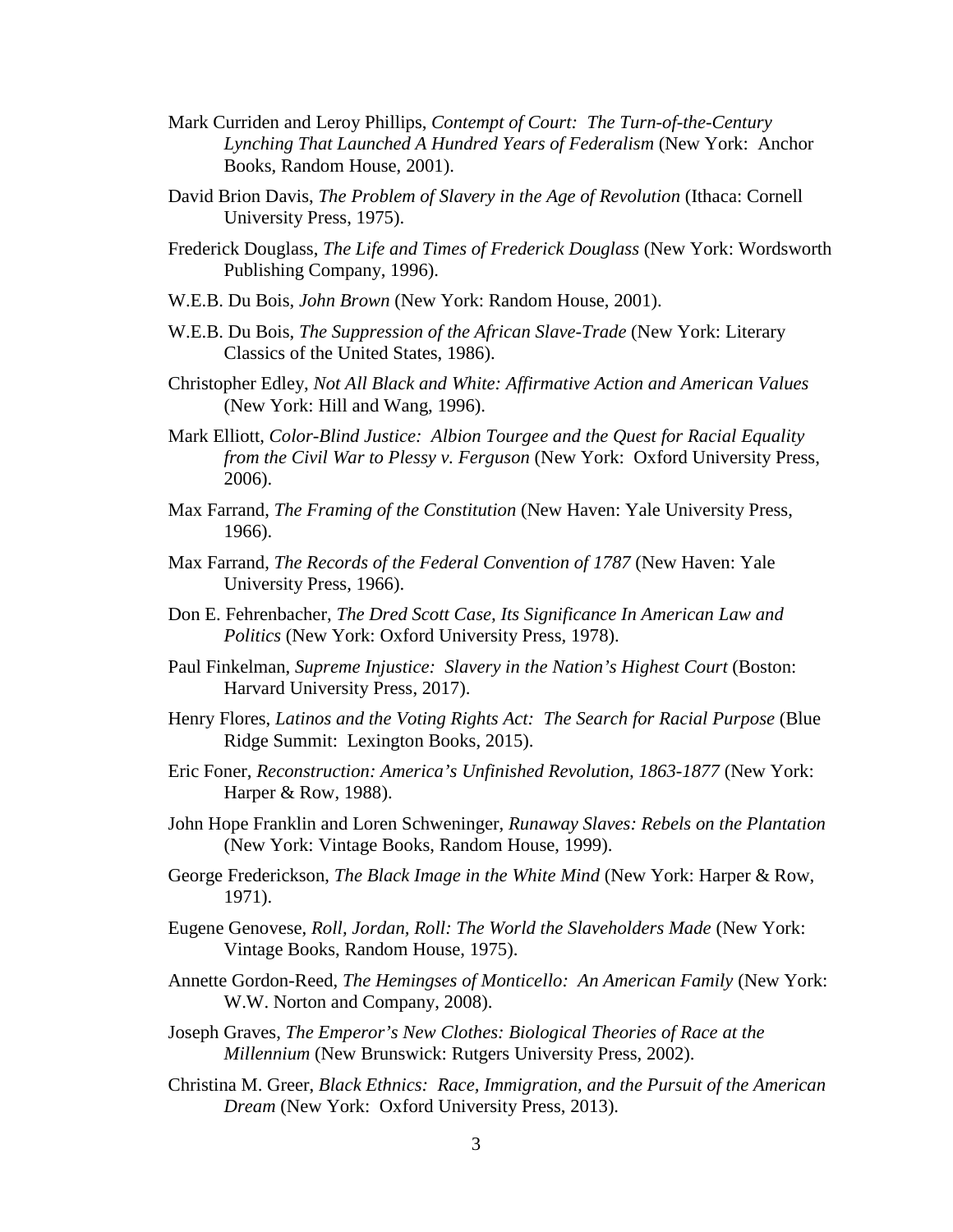- Ariela Gross, *What Blood Won't Tell: A History of Race on Trial in America* (Boston: Harvard University Press, 2010).
- Lani Guinier, *The Tyranny of the Majority: Fundamental Fairness In Representative Democracy* (New York: The Free Press, 1994).
- Sora Han, *Letters of the Law: Race and the Fantasy of Colorblindness In American Law* (Stanford: Stanford University Press, 2017).
- Morton Horwitz, *The Warren Court and the Pursuit of Justice* (New York: Hill and Wang, 1998).
- Gerald David Jaynes and Robin M. Williams, Jr., eds., *A Common Destiny: Blacks and American Society* (Washington D.C.: National Academy Press, l989).
- Kevin Johnson, *Mixed Race America and the Law* (New York: New York University Press, 2002).
- Donald Marvin Jones, *Dangerous Spaces: Beyond the Racial Profile* (Santa Barbara: Praeger, 2016).
- Howard Jones, *Mutiny on the Amistad* (New York: Vintage Books, Random House, 1987).
- Winthrop Jordan, *White Over Black: American Attitudes Toward the Negro, 1550-1812* (Chapel Hill: University of North Carolina Press, 1968).
- Robert Kaczorowski, *The Politics of Judicial Interpretation: The Federal Courts, Department of Justice and Civil Rights, 1866-1876* (Philadelphia: University of Pennsylvania Press, 1985).
- Randall Kennedy, *For Discrimination: Race, Affirmative Action, and the Law* (New York: Random House, 2013).
- Randall Kennedy, *Race, Crime, and the Law* (New York: Pantheon Books, Random House, 1997).
- Nazli Kibria, Cara Bowman, and Megan O'Leary, *Race and Immigration* (New York: Polity Books, 2013).
- Michael Klarman, *Unfinished Business: Racial Equality in American History* (New York: Oxford University Press, 2007).
- Richard Kluger, *Simple Justice* (New York: Vintage Books, Random House, 1977).
- Charles Lane, *The Day Freedom Died: The Colfax Massacre, The Supreme Court, and the Betrayal of Reconstruction* (New York: Henry Holt and Company, 2008).
- Erika Lee, *At America's Gates: Chinese Immigration During the Exclusion Era, 1882- 1943* (Chapel Hill: University of North Carolina Press, 2003).
- Leon Litwack, *North of Slavery* (Chicago: University of Chicago Press, 1961).
- James Loewen, *Lies My Teacher Told Me: Everything Your American History Textbook Got Wrong* (New York: Touchstone Books, Simon and Schuster, 2007).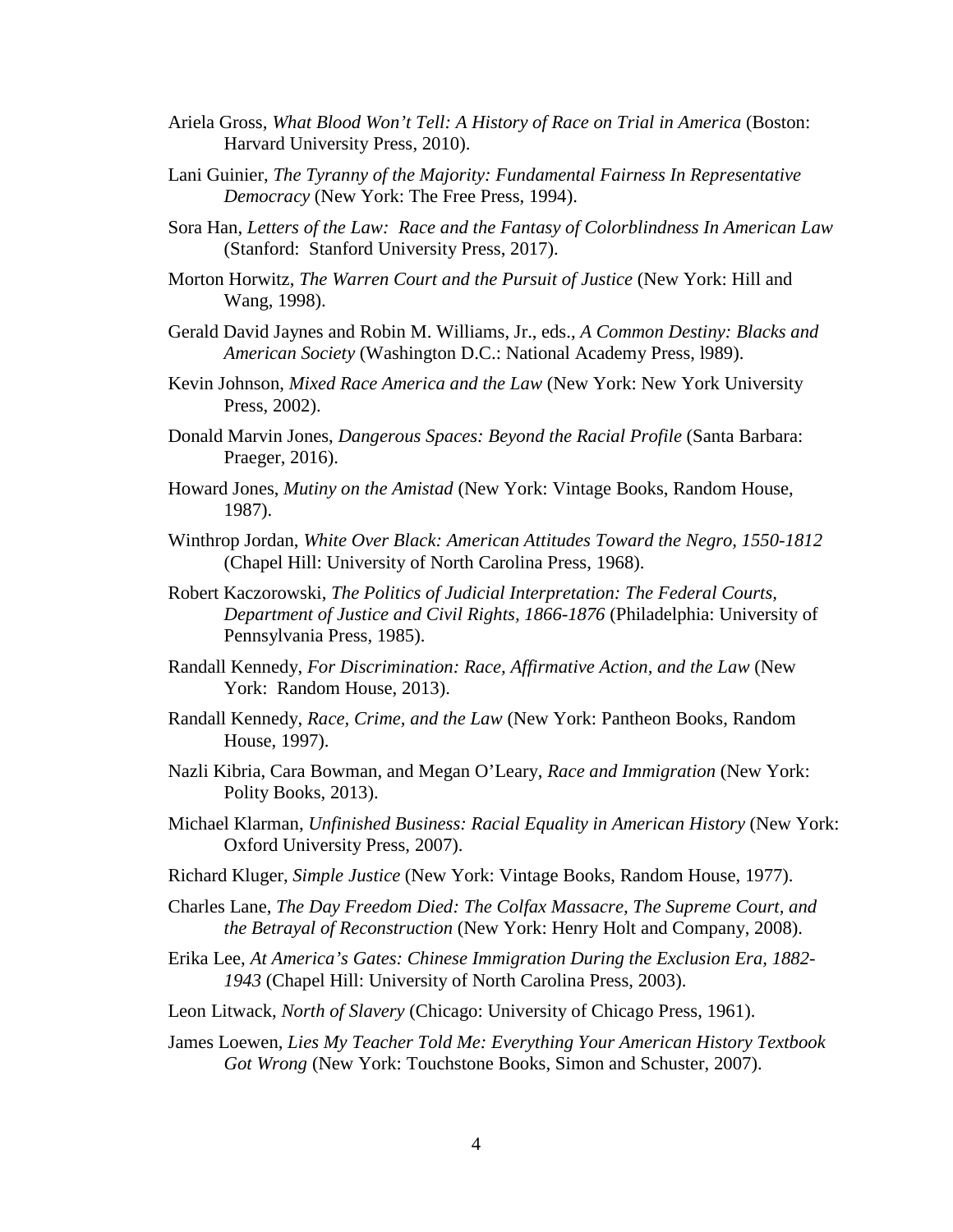- James Loewen, *Sundown Towns: A Hidden Dimension of American Racism* (New York: Touchstone Books, Simon and Schuster, 2008).
- Rayford Logan, *The Betrayal of the Negro From Rutherford B. Hayes To Woodrow Wilson* (New York: MacMillan, 1970).
- Ian Haney Lopez, *Dog Whistle Politics: How Coded Racial Appeals Have Reinvented Racism & Wrecked the Middle Class* (New York: Oxford University Press, 2014).
- Ian Haney Lopez, *White By Law: The Legal Construction of Race* (New York: New York University Press, 1996).
- Gerard Magliocca, *American Founding Son: John Bingham and the Invention of the Fourteenth Amendment* (New York: New York University Press, 2013).
- Hazel Markus and Paula Moya, eds., *Doing Race: 21 Essays for the 21st Century* (New York: W.W. Norton and Company, 2010).
- Genna Rae McNeil, *Groundwork: Charles Hamilton Houston and the Struggle for Civil Rights* (Philadelphia: University of Pennsylvania Press, 1983).
- Jan Miles, *The Post-Racial Negro Green Book* (New Orleans: Brown Bird Books, 2017).
- Loren Miller, *The Petitioners* (New York: Pantheon Books, 1966).
- Ronald L. Mize and Grace Pena Delgado, *Latino Immigrants in the United States* (New York: Polity Books, 2012).
- Rachel Moran, *Interracial Intimacy: The Regulation of Race and Romance* (Chicago: University of Chicago Press, 2001).
- Edmund S. Morgan, *American Slavery, American Freedom: The Ordeal of Colonial Virginia* (New York: W.W. Norton and Company, 1975).
- Toni Morrison and Claudia Lacour, eds., *Birth of a Nationhood: Gaze, Script, and Spectacle in the O.J. Simpson Case* (New York: Pantheon Books, 1997).
- Gunnar Myrdal, *An American Dilemma* (New York: Pantheon Books, 1975).
- David Oshinsky, *Worse Than Slavery: Parchman Farm and the Ordeal of Jim Crow Justice* (New York: Free Press Paperbacks, 1996).
- Nell Painter, *The History of White People* (New York: W.W. Norton and Company, 2010).
- James Patterson, *Brown v. Board of Education: A Civil Rights Milestone and Its Troubled Legacy* (New York: Oxford University Press, 2001).
- Orlando Patterson, *Slavery and Social Death* (Cambridge: Harvard University Press, 1982).
- Orlando Patterson, *Freedom in the Making of Western Culture* (New York: Basic Books, 1991).
- Randall Robinson, *The Debt: What America Owes To Blacks* (New York: Penguin Putnam, 2000).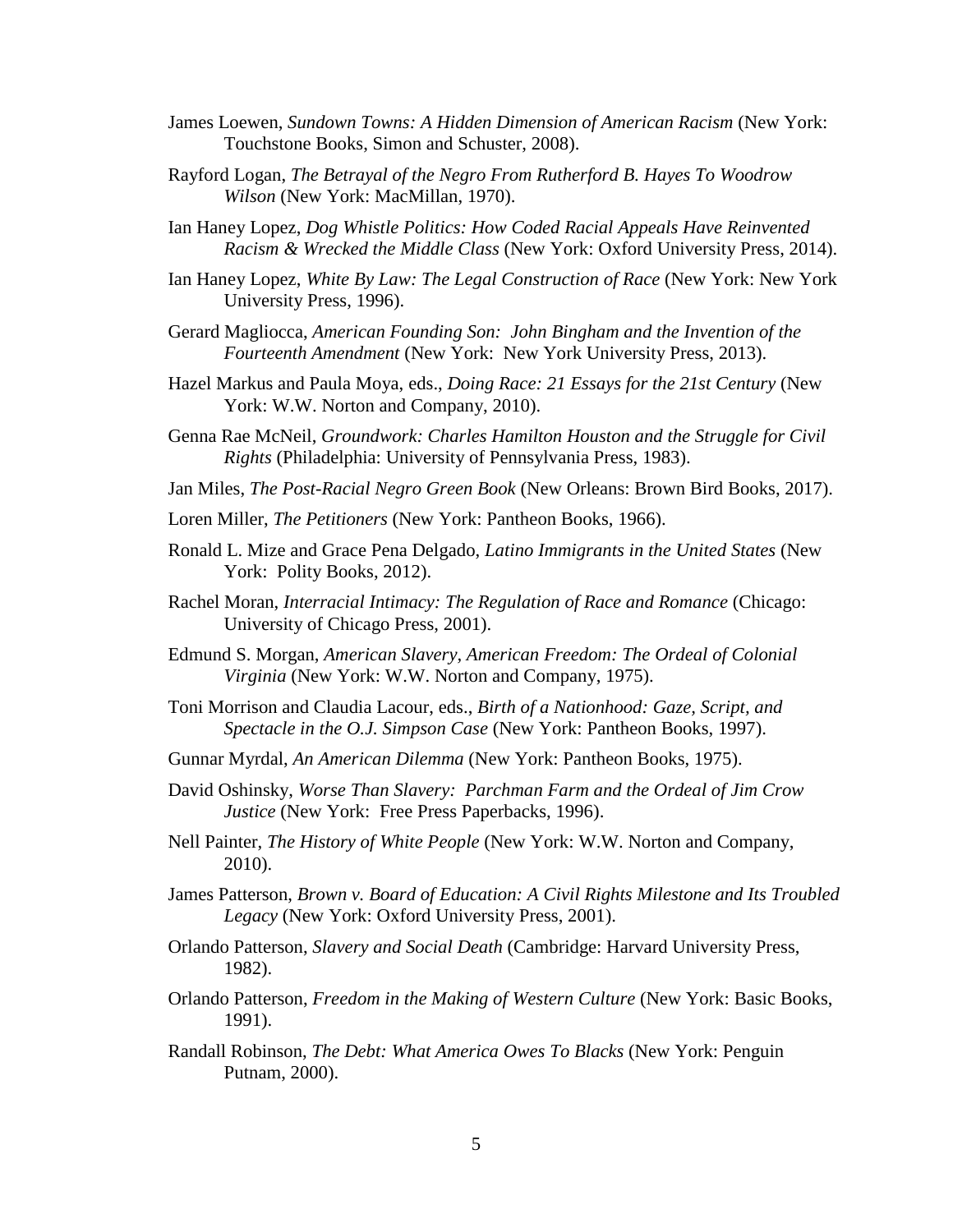- Luis Rodriguez, *Always Running: Gang Days In L.A.* (New York: Touchstone Books, Simon and Schuster, 2005).
- J.A. Rogers, *Sex and Race: A History of White, Negro, and Indian Miscegenation in the Two Americas* (St. Petersburg: Helga M. Rogers, 1989).
- Daria Roithmayr, *Reproducing Racism: How Everyday Choices Lock In White Advantage* (New York: New York University Press, 2014).
- Ediberto Roman, *Those Damned Immigrants: America's Hysteria Over Undocumented Immigration* (New York: New York University Press, 2013).
- Sonia Sotomayor, *My Beloved Country* (New York: Alfred A. Knopf, 2013).
- Kenneth Stampp, *The Peculiar Institution: Slavery in the Ante-Bellum South* (New York: Alfred A. Knopf, 1967).
- Patricia Sullivan, *Lift Every Voice: The NAACP and the Making of the Civil Rights Movement* (New York: The New Press, 2009).
- Frank Tannenbaum, *Slave and Citizen: The Negro in the Americas* (New York: Vintage Books, Random House, 1946).
- Clarence Thomas, *My Grandfather's Son: A Memoir* (New York: Harper Collins, 2007).
- Mark Tushnet, *The American Law of Slavery 1810-1860: Considerations of Humanity and Interest* (Princeton: Princeton University Press, 1981).
- Jody Vallejo, *Barrios To Burbs: The Making of the Mexican American Middle Class* (Stanford: Stanford University Press, 2013).
- Nicole Van Cleve, *Crook County: Racism and Injustice In America's Largest Criminal Court* (Stanford: Stanford University Press, 2016).
- Gilbert Ware, *William Hastie, Grace Under Pressure* (New York: Oxford University Press, 1984).
- Gilbert Ware, ed., *From the Black Bar: Voices For Equal Justice* (New York: Capricorn Books, G.P. Putnam & Sons, 1976).
- Robert Weaver, *The Negro Ghetto* (New York: Russell & Russell, 1967).
- Isabel Wilkerson, *The Warmth of Other Suns: The Epic Story of America's Great Migration* (New York: Penguin, Random House, 2010).
- David Wilkins, *American Indian Sovereignty and the United States Supreme Court: The Masking of Justice* (Austin: University of Texas Press, 1997).
- William Julius Wilson, *The Declining Significance of Race* (Chicago: University of Chicago Press, l978).
- William Julius Wilson, *The Truly Disadvantaged: The Inner City, The Underclass and Public Policy* (Chicago: University of Chicago Press, 1987).
- William Julius Wilson, *When Work Disappears: The World of the New Urban Poor* (New York: Vintage Books, 1997).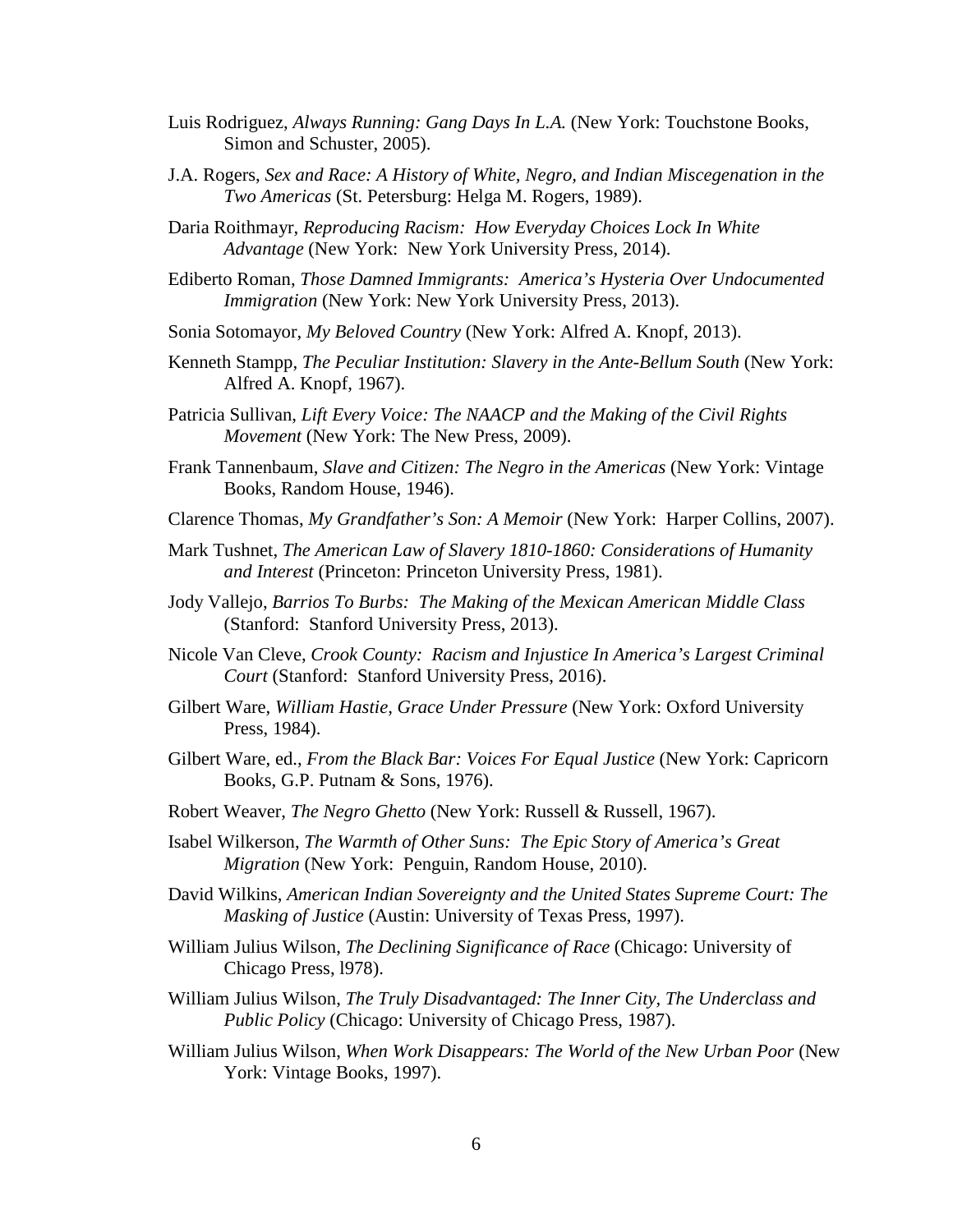- Tim Wise, *Colorblind: The Rise of Post-Racial Politics and the Retreat from Racial Equality* (San Francisco: City Lights Publishers, 2010).
- C. Vann Woodward, *The Strange Career of Jim Crow* (New York: Oxford University Press, 1982).
- Frank H. Wu, *Yellow: Race In America Beyond Black And White* (New York: Basic Books, 2001).

*Both required and recommended reading materials will be placed on reserve in the law library.*

#### **COURSE REQUIREMENTS**

Race Law is a three-credit Limited Enrollment Elective Course. Class attendance is mandatory. Students who miss more than two class sessions, excused or unexcused, excluding sessions missed due to religious holidays or when an accommodation has been approved by the Associate Dean, will have their final grade lowered a half level. Students who miss more than three class sessions, excused or unexcused, excluding sessions missed due to religious holidays or when an accommodation has been approved by the Associate Dean, will not be permitted to submit a paper. Students are responsible for ensuring that they sign the attendance sheet before the end of each class session. A student's signature is the only accepted indicator of attendance.

Students are required to write a research paper in partial fulfillment of the course requirements. The paper must have a minimum length of not less than 20 pages plus endnotes and must be typed and double-spaced. There is no maximum length limitation. Students, who so desire, may submit a substantial (15 pages typed and double-spaced plus endnotes) first draft for review. Students may use endnotes or footnotes, whichever they prefer. Those using footnotes should take this into consideration in satisfying suggested page-length guidelines for their papers.

Student presentations (ten minute oral summaries of paper topics including a question and answer portion) will take place at the beginning of the last four class sessions. Presentations will not be graded.

Students may write on any topic of their choice as long as it is within the scope of the subject matter of the course. Students must discuss their research topics with and get approval from Professor Higginbotham. Individual topic discussion meetings may be arranged and a list of possible topics will be made available. Topics selected from this list receive automatic approval without request. Optional first drafts of papers are due March 12, 2019. Mandatory final papers are due May 9, 2019. Please submit first drafts of papers in hard copy form to Professor Higginbotham. Please submit final papers via TWEN in the assignment drop box. Late final papers will be accepted up until May 27, 2019 but will be reduced by one full letter-grade. There are no exceptions to these rules without the Associate Dean's authorization.

Generally, the assigned materials will be read by the entire class. Assigned readings are based on the expectation that students will devote at least two hours of work outside of the classroom in preparation for every one hour spent within the classroom. However, for some specialized and more detailed inquiry, the class will be divided into four law firms. On various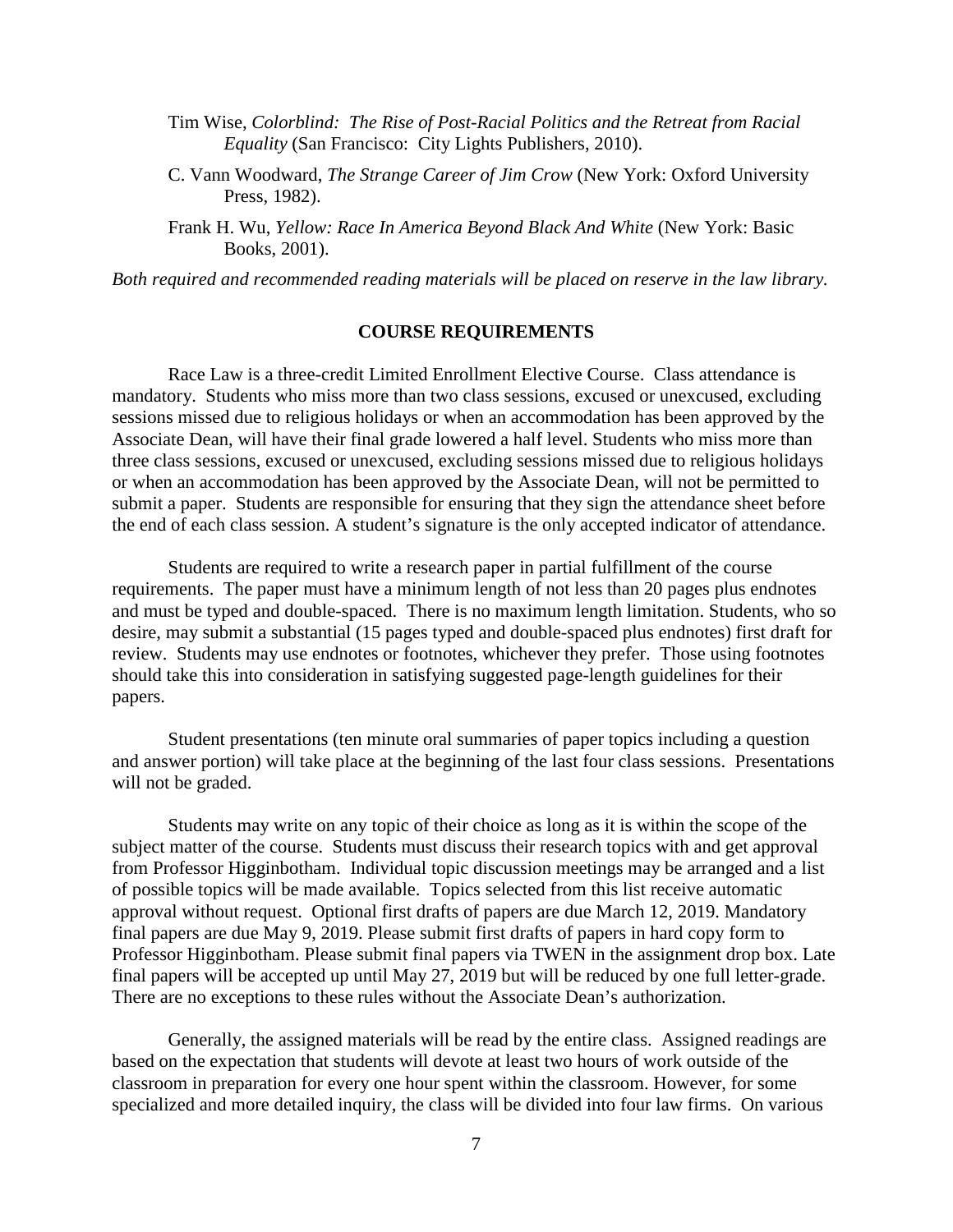days the members of each firm will represent a particular client or will comment on additional readings and their relevance to the materials being studied by the entire class. All students are required to thoroughly read the assigned materials for each class and are encouraged to read the supplemental materials. At least one member of each law firm should be prepared to discuss the assigned material for the firm. Such preparation will facilitate discussion and encourage the exchange of ideas. A list of the firm members will be distributed during the second week of class. During class sessions students are encouraged to sit with members of their law firms. Class discussion provides an opportunity to express your own views on issues, but you may also include comments which reflect the perspective held by political leaders, judges, or scholars.

The law firms will be as follows:

| Firm A: | The John Newton Firm    |
|---------|-------------------------|
| Firm B: | The Harriet Tubman Firm |
| Firm C: | The Daniel Inouye Firm  |
| Firm D: | The Lloyd Gaines Firm   |

Final grades will be based primarily on the quality of the research paper; however, class participation will be considered as well. Your final paper will count as 66 percent of the final grade. Class participation will count as 34 percent of the final grade.

## **COURSE DESCRIPTION**

The course will examine the use of the law both to perpetuate and eradicate racial injustice in the United States from the inception and rise of slavery during the colonial period through the racial desegregation decision of the United States Supreme Court in *Brown v. Board of Education* in 1954 to the present. The goals of the course are to achieve an understanding of the role of law in its social context, especially with regard to the use of legal institutions and law in the creation and maintenance of systems of racial injustice; and, as a corollary, to examine the potential and limits of the use of law (especially litigation) as a tool for social change.

The course will begin with an examination of the analytical framework for the study of race and the law. Two subjects will be covered; racial prejudice and race classification.

The course will then focus on the role of law in the introduction and development of the slave system. The subsequent expansion and entrenchment of the institution of slavery in the new nation will be examined next through a case and statutory study of antebellum slavery law. Several cases from various northern courts will be studied as well. The major institutions focused upon will be the state courts and the state legislatures with regard to their role in the preclusion or allowance of traditional family relations, educational options, due process in the courts, and other "rights" for slaves and free blacks.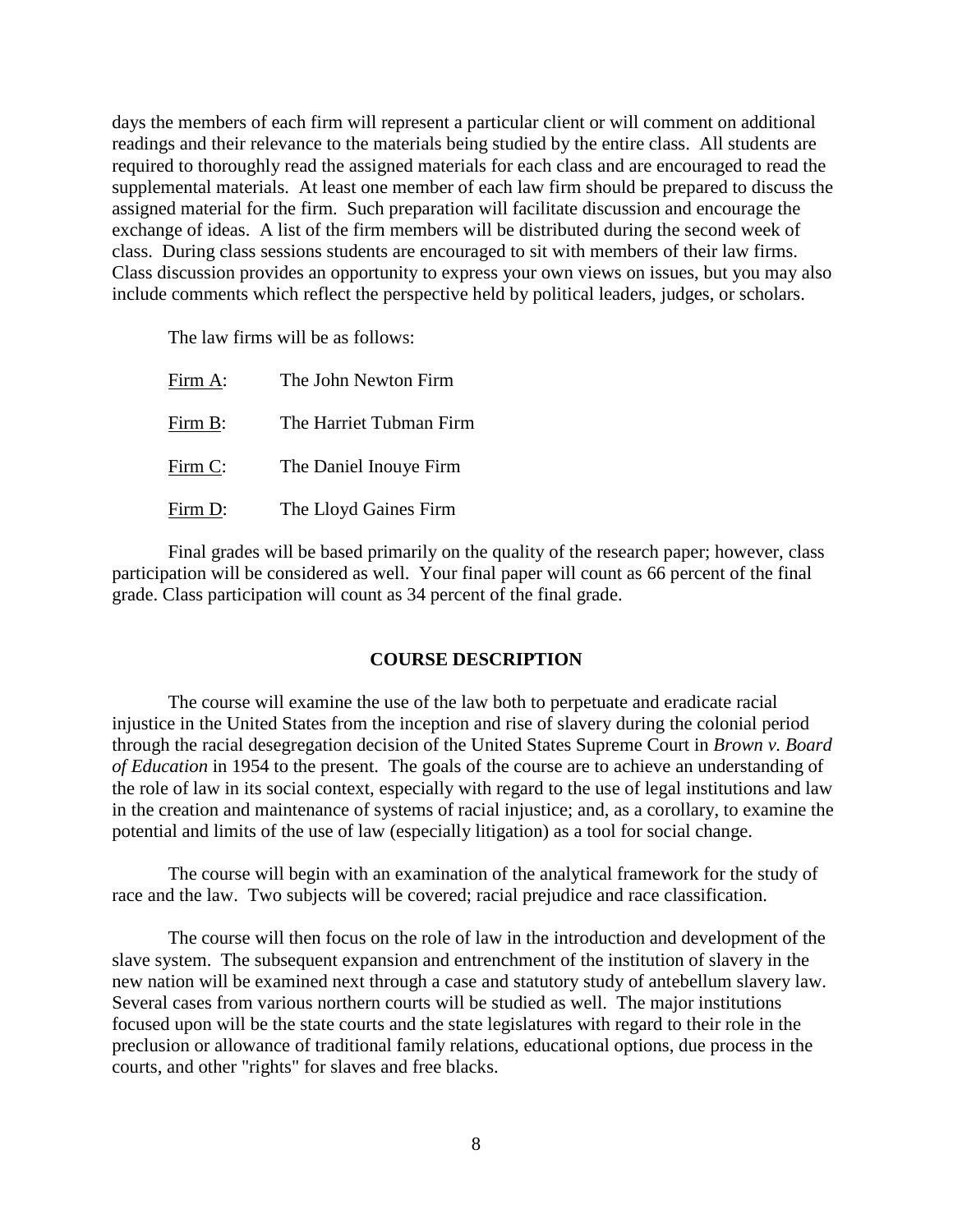We will also explore the political debates and the handling of the slavery issue in the formulation of those documents central to the federal government, e.g., the Declaration of Independence, the Articles of Confederation, and the Constitution. In addition, we will look at the federal judiciary's treatment of slavery and the status of blacks.

The foci will not be limited merely to the rules of law adopted by the courts or the legislatures. A major issue for exploration will be the values and principles of the individuals in power and a probing of how these priorities affected their choice of options and the rules of law adopted. We will analyze the "prejudices which judges share" as suggested by Oliver Wendell Holmes when he wrote:

> The life of the law has not been logic: it has been experience. The felt necessities of the time, the prevalent moral and political theories, intuitions of public policy, avowed or unconscious, *even the prejudices which judges share with their fellow-men*, have had a good deal more to do than the syllogism in determining the rules by which men should be governed. (emphasis added)

During the latter-half of the course, we will follow the role of American law in the attempted eradication of racial segregation and discrimination against African Americans, Asian Americans, Latinos/as, and American Indians, concentrating predominantly on their treatment by the Congress and the Supreme Court. Thus, the inquiry will focus on the successes as well as the failures of American legal institutions during the nineteenth and twentieth centuries and includes examination of the passage and subsequent judicial interpretation of the Thirteenth and Fourteenth Amendments. Subjects covered include citizenship, sovereignty, transportation, housing, education, marriage, employment, business, voting, and the criminal justice system. By applying our understanding of the magnitude and nature of slavery gained from earlier study, students may better comprehend what the amendments were designed to eliminate and evaluate the nature and extent of the legal system's endeavors in this regard.

Next, the course will examine Supreme Court confirmation controversies involving race. The course will also examine ongoing controversies involving race with specific focus on the administration of justice, immigration, and politics.

The course will conclude with student presentations on race, an examination of race and the future of America, and a summary on current race relations.

The rationale for this course was developed by the late Judge A. Leon Higginbotham, Jr., Chief Judge of the United States Court of Appeals for the Third Circuit, in his books, IN THE MATTER OF COLOR and SHADES OF FREEDOM, and in the following articles: "Racism and the Early American Legal Process, 1619-1896," 407 ANNALS (May 1973), 1-17; Book Review of *Race, Racism and American Law*, by Derrick A. Bell, Jr., in the *University of Pennsylvania Law Review*, Vol. 122, No. 4 (April 1974); "The Impact of the Declaration of Independence," *Crisis Magazine* (Winter 1975), 82; "To the Scale and Standing of Men," *The Journal of Negro History*, Volume LX, No. 3 (July 1975), 347; "From Racism to Affirmative Action--Will Universities Span the Gap?," *Black Law Journal*, Vol. 4, No. 2 (1975), 230; "Dream of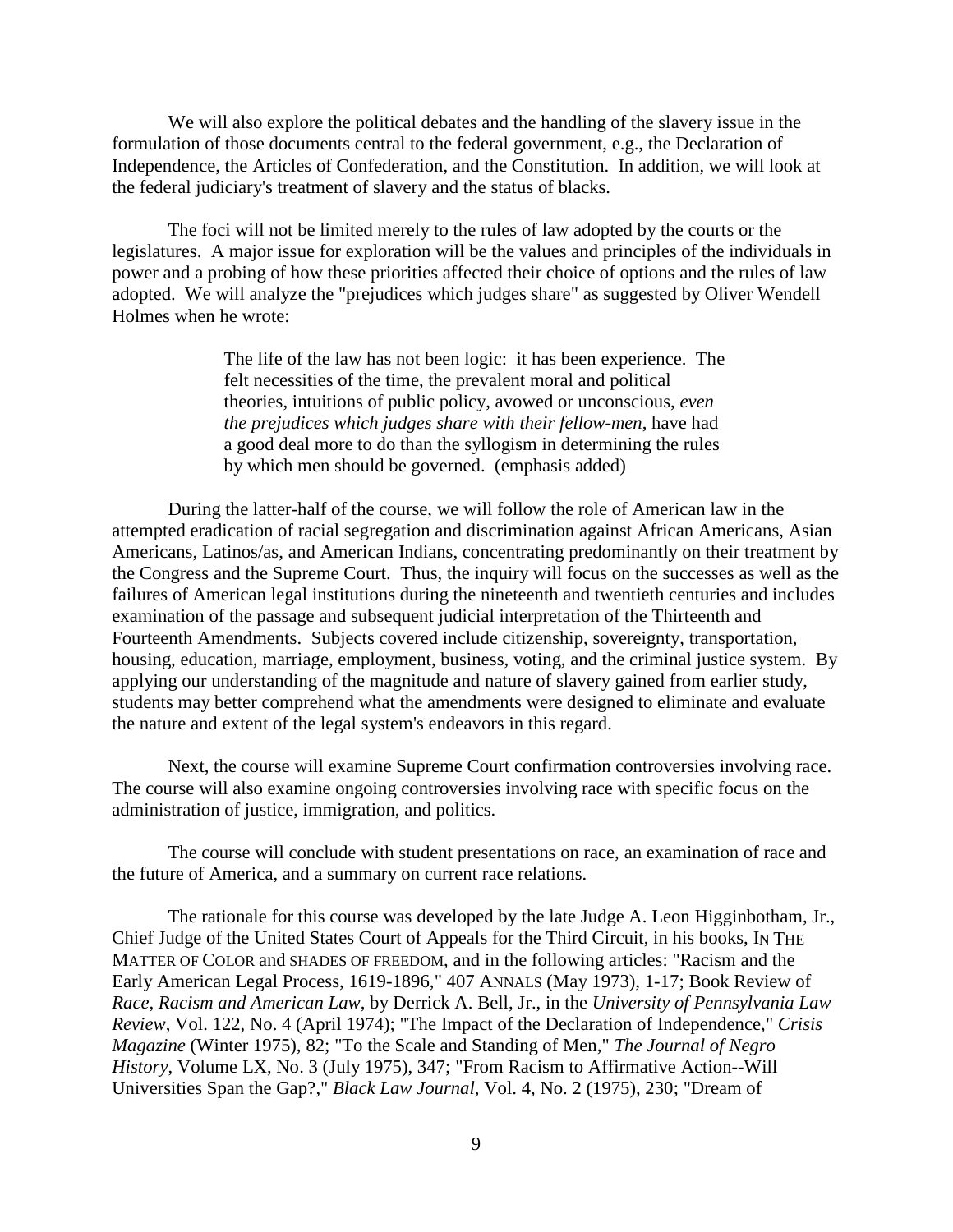Freedom," *Journal of Human Relations* 13 (1965), 166-77; "From Presidential Fact Finding Commissions to Justice for Blacks - Can We Bridge the Gap?," *Pursuit of a Culture and Human Dignity*, Scholars/Statesmen Lecture Series, No. 2, Dillard University, 1970-71; "What Kind of Vaccine?," *American Journal of Pharmacy* 143 (1971), 78-80; "As If Bound With Them," *The Hourglass* 4 (1971); "The Black Prisoner, America's Caged Canary," contained in *Violence: The Crisis of American Confidence*, edited by Hugh Davis Graham (Baltimore: Johns Hopkins Press, 1971): 103-125; "Channel Change Through Law - Reason," *Texas Southern University Law Review* 2 (1971), 180-186; "Racism and the American Legal Process: Many Deeds Cry Out to be Done," *Progress in Africa and America*, Scholars/Statesmen Lecture Series, No. 3, Dillard University, 1971-72; "Dream Deferred," *Crime and Delinquency* 18 (1972), 30-34; "The Priority of Human Rights in Court Reform," address delivered at the National Conference on the Causes of Popular Dissatisfaction with the Administration of Justice, St. Paul, Minnesota, April 7-9, 1976, contained in *Federal Rules Decisions* 70, 134-58; "The Relevance of Slavery: Race and the American Legal Process," *Notre Dame Lawyer* 54 (1978), 171-80; "Is Slavery Relevant to Corrections Today?," *Corrections Today* 41 (1979), 8; Foreword to "Roles of the Black Lawyer: A Symposium," *Black Law Journal* 7 (1981), 1-4; Foreword to *Blacks in the Law: Philadelphia and the Nation*, by Geraldine Segal (Philadelphia: University of Pennsylvania Press, 1983); and Foreword to *Groundwork: Charles Hamilton Houston and the Struggle for Civil Rights*, by Genna Rae McNeil (Philadelphia: University of Pennsylvania Press, 1983).

Critical reviews of GHOSTS OF JIM CROW appear in: Nonfiction Book Review, Ghosts of Jim Crow, Publishers Weekly, [www.publishersweekly.com,](http://www.publishersweekly.com/) January 14, 2013; Clippings, A vision of enhancing racial equality- or simply lessening racial inequality – in America, Kirkus Reviews, [www.kirkusreviews.com,](http://www.kirkusreviews.com/) January 15, 2013; Booklist Online, Ghosts of Jim Crow, [http://booklistonline.com,](http://booklistonline.com/) January 18, 2013; Hoffman, Review of Ghosts of Jim Crow, Patrice's Reading Corner, [http://triceunikki.blogspot.com,](http://triceunikki.blogspot.com/) March 20, 2013; Tousignant, "Ghosts" writer UB Law's Higginbotham takes on the lingering effects of Jim Crow, The Daily Record, April 8, 2013; Booker, Higginbotham's new book argues America is still far from post-racial, The Philadelphia Tribune, June 28, 2013, p.2B; "Ghosts" tracks racial evolution of America, The Decatur Daily, [www.decaturdaily.com](http://www.decaturdaily.com/) , July 14, 2013; Kamisugi and Elgart, Ghosts of Jim Crow, California Lawyer, September 2013; Exorcizing our racial ghosts, National Catholic Reporter, October 30, 2013; and, Ghosts of Jim Crow, The Journal of African American History, Summer 2016, pp. 384-386.

#### **LEARNING OUTCOMES**

The course has three primary goals: First, the course is designed to teach students about substantive state and federal constitutional laws and principles dealing with race. By the end of the course, students should be able to demonstrate knowledge of doctrinal law dealing with race and the principles underlying that law. Knowledge of the underlying principles will help students understand how different rules and doctrines fit together and how to resolve various conflicts.

Second, the course is designed to improve the legal analysis skills of students. By the end of the course, students should be able to demonstrate legal analysis skills such as the capacity to pay careful attention to details, to recognize and utilize legal terminology, and to use case law and principles to analyze new fact patterns.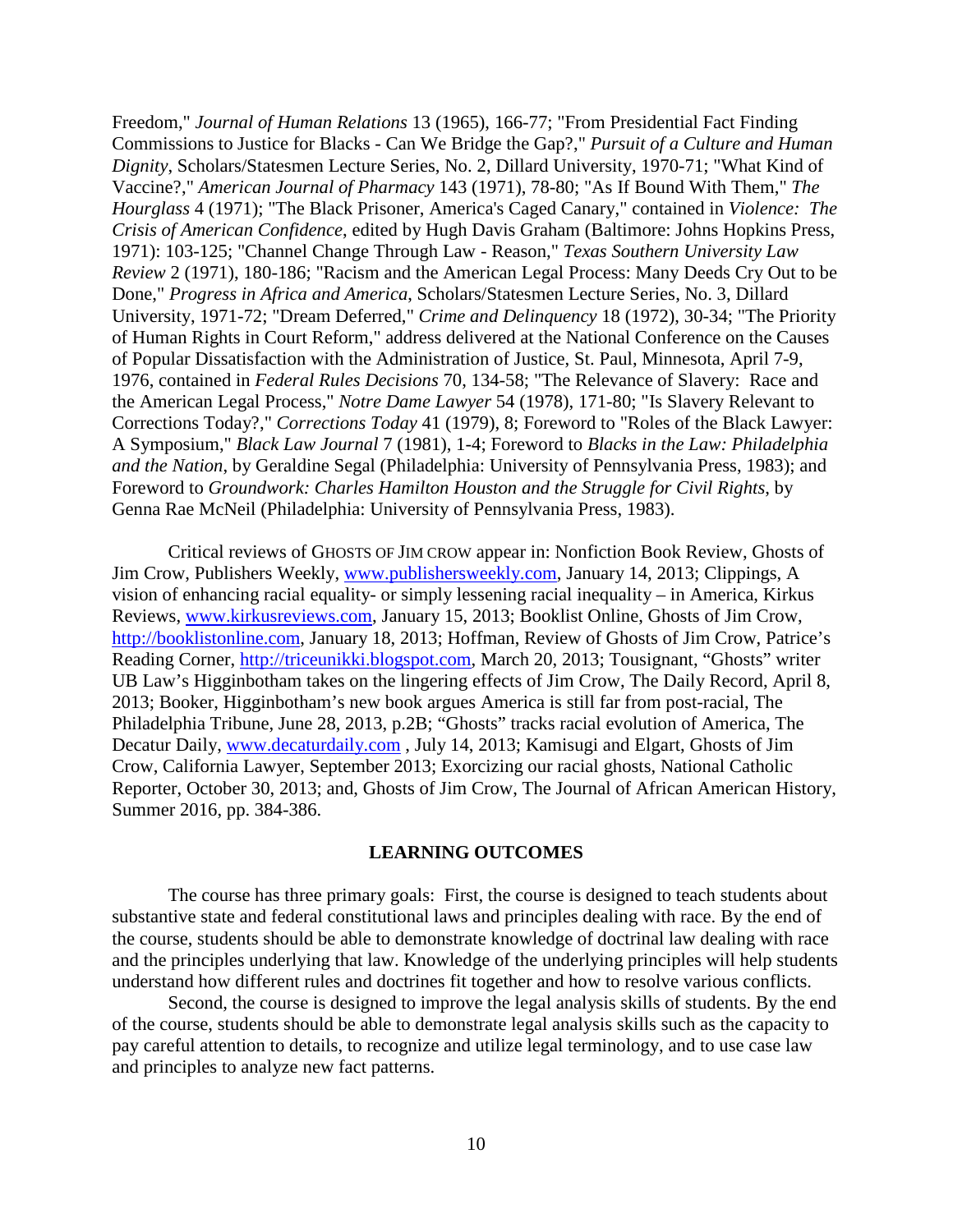Third, the course is designed to improve the legal research skills of students. By the end of the course, students should be able to demonstrate legal research skills such as the ability to identify and locate original source materials dealing with race and to select language from those materials that reflects or embraces racial bias or prejudice.

## **ACADEMIC INTEGRITY**

Students are obligated to refrain from acts that they know or, under the circumstances, have reason to know will impair the academic integrity of the University and/or School of Law. Violations of academic integrity include, but are not limited to: cheating, plagiarism, misuse of materials, inappropriate communication about exams, use of unauthorized materials and technology, misrepresentation of any academic matter, including attendance, and impeding the Honor Code process. The school of Law Honor Code and information about the process is available at [http://law.ubalt.edu/academics/policiesandprocedures/honor\\_code/.](http://law.ubalt.edu/academics/policiesandprocedures/honor_code/)

#### **TITLE IX SEXUAL MISCONDUCT AND NONDISCRIMINATION POLICY**

The University of Baltimore's Sexual Misconduct and nondiscrimination policy is compliant with federal laws prohibiting discrimination. Title IX requires that faculty, student employees and staff members report to the university any known, learned or rumored incidents of sex discrimination, including sexual harassment, sexual misconduct, stalking on the basis of sex, dating/intimate partner violence or sexual exploitation and/or related experiences or incidents. Policies and procedures related to Title IX and UB's nondiscrimination policies can be found at: [http://www.ubalt.edu/titleix.](http://www.ubalt.edu/titleix)

#### **DISABILITY POLICY**

If you are a student with a documented disability who requires an academic accommodation, please contact Karyn Schulz, Director, Center of Educational Access, Office of Disability and Access Services, at 410-837-4141 or [kschulz@ubalt.edu.](mailto:kschulz@ubalt.edu)

#### **SCHEDULE OF CLASSES**

**Session #1: OVERVIEW**: Discussion of the course subject-matter and requirements **Jan. 8** (Syllabus pp. 1-24; Race Law (Dedication, Foreword, Preface, History Timeline, and Introduction) pp. v, xxxiii-xlvi, 3-4, 771-780; Ghosts of Jim Crow (Preface) pp. 14-23. Please read this material prior to the initial session)

#### **PART ONE — ANALYSIS AND FRAMEWORK**

## **THE RACIAL PREJUDICES THAT JUDGES SHARE**

*State v. Mann* (1829) (Race Law pp. 4-26) (read carefully pp. 5-7) (please read this material prior to the initial session)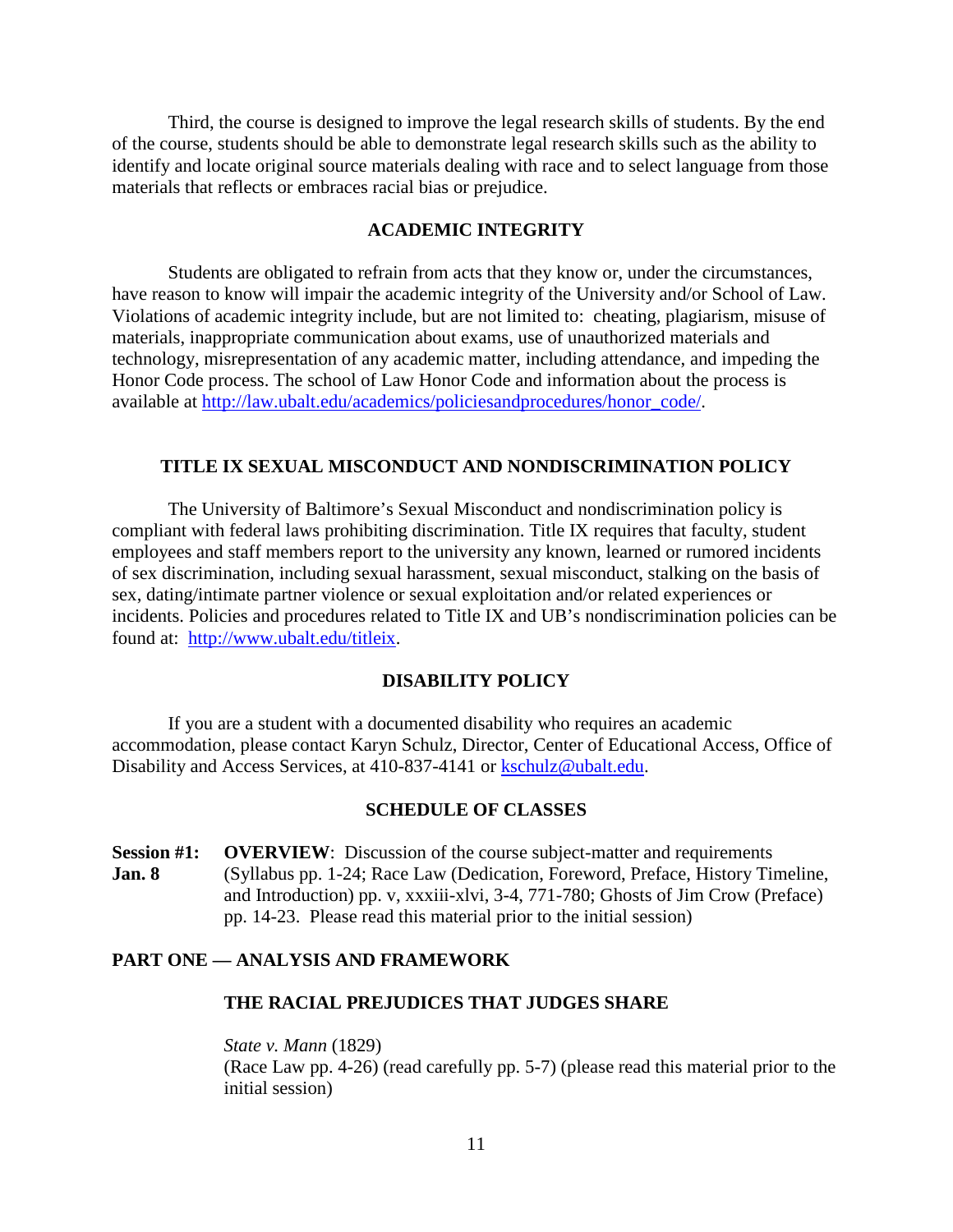Point/Counterpoint (Race Law p. 113)

Supplemental Readings: Robert Cover, *Justice Accused*

#### **RACE CLASSIFICATION**

The Nature, Definitions, and Myths of Race (Race Law pp. 26-50) (read carefully pp. 43-48)

*People v. Hall* (1854) (Race Law pp. 50-66) (read carefully pp. 54-57) (please read this material prior to the initial session)

Point / Counterpoint (Race Law pp. 58-66)

Supplemental Readings: Joseph Graves, *The Emperor's New Clothes* Ariela Gross, *What Blood Won't Tell* Kevin Johnson, *Mixed Race America* Nell Painter, *The History of White People* J.A. Rogers, *Sex and Race*

#### **PART TWO — SLAVERY**

## **Session #2: THE COLONIAL EXPERIENCE WITH SLAVERY AND FREE BLACKS Jan. 15**

Ghosts of Jim Crow (Chapter 1, pp. 47-48)

The Earliest Protest Against Slavery (1688) (Race Law pp. 748-749 or In The Matter of Color p. 267)

In The Matter of Color (Chapter 2, pp. 22-30) (read carefully pp. 23-24, 28-29)

In The Matter of Color (Chapters 3, 4, 6, and 7)

Firm A: Massachusetts (Chapter 3) (pp. 89-98) Firm B: Pennsylvania (Chapter 7) (pp. 299-305)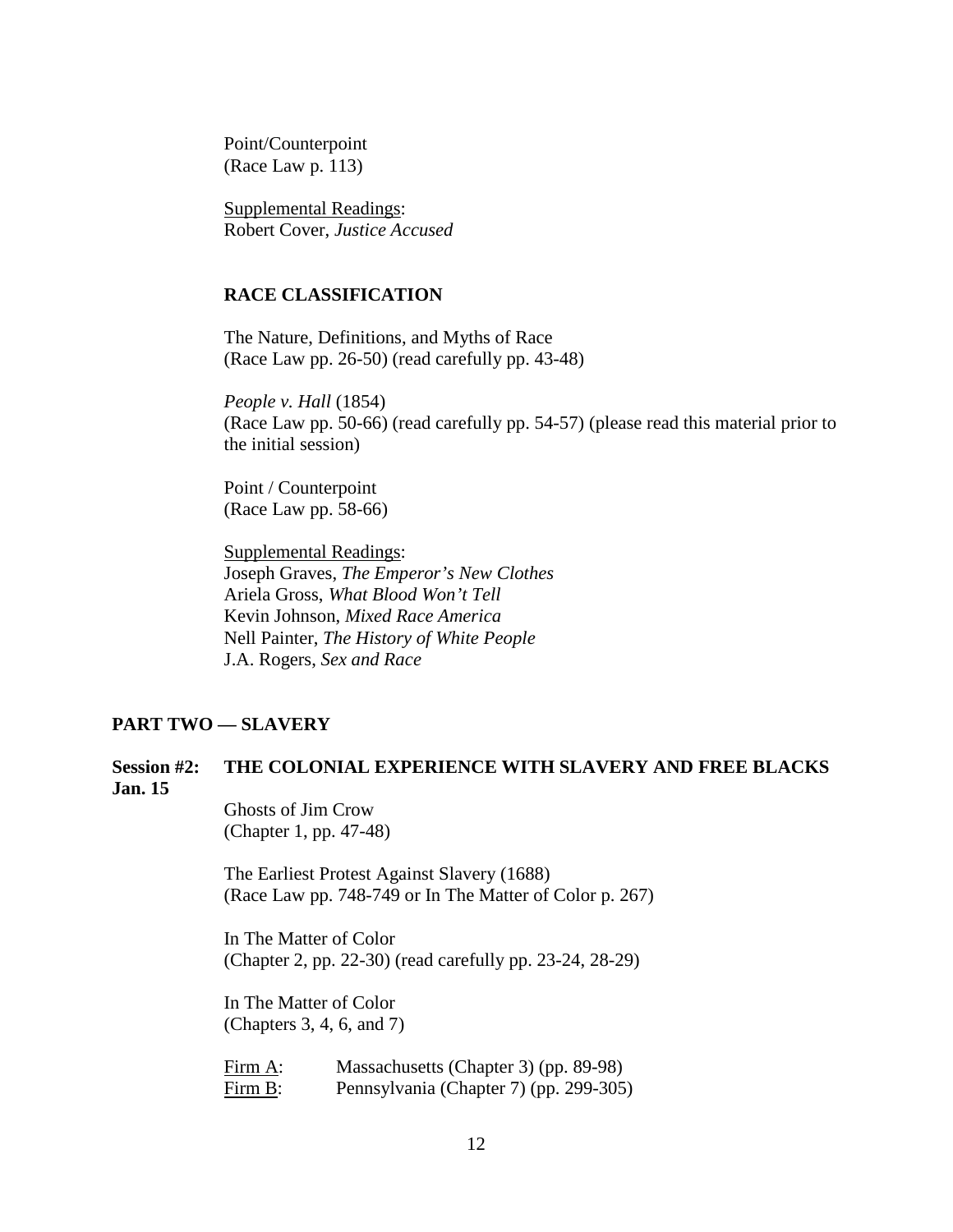Firm C: Georgia (Chapter 6) (pp. 216-218, 252-256) Firm D: New York (Chapter 4) (pp. 100-109)

Supplemental Readings: Mary Frances Berry, *Black Resistance/White Law* Winthrop Jordan, *White Over Black* Orlando Patterson, *Slavery and Social Death* Orlando Patterson, *Freedom In The Making*

#### **THE ENGLISH EXPERIENCE WITH SLAVERY AND FREE BLACKS**

In The Matter of Color (Chapters 8 and 9) (read carefully pp. 320-329, 351-355)

Supplemental Readings: Eugene Genovese, *Roll, Jordan, Roll*

#### **SLAVERY, FREE BLACKS, AND THE AMERICAN REVOLUTION**

In The Matter of Color (Chapter 11) (pp. 375-383)

Declaration of the Causes and Necessity of Taking Up Arms (1775) (Race Law pp. 749-750)

Declaration of Independence (1776) (Race Law pp. 750-753)

Supplemental Readings: David Brion Davis, *The Problem of Slavery in the Age of Revolution* Edmund Morgan, *American Slavery, American Freedom*

#### **SLAVERY, FREE BLACKS, AND THE CONSTITUTION**

The Articles of Confederation (1781) (Race Law pp. 754-755)

The Constitution (1789) (Race Law pp. 68-72, 78-80, 734, 737, 740)

Supplemental Readings: Edward Baptist, *The Half Has Never Been Told* Max Farrand, *The Framing of the Constitution* Max Farrand, *The Records of the Federal Convention* Frank Tannenbaum, *Slave and Citizen*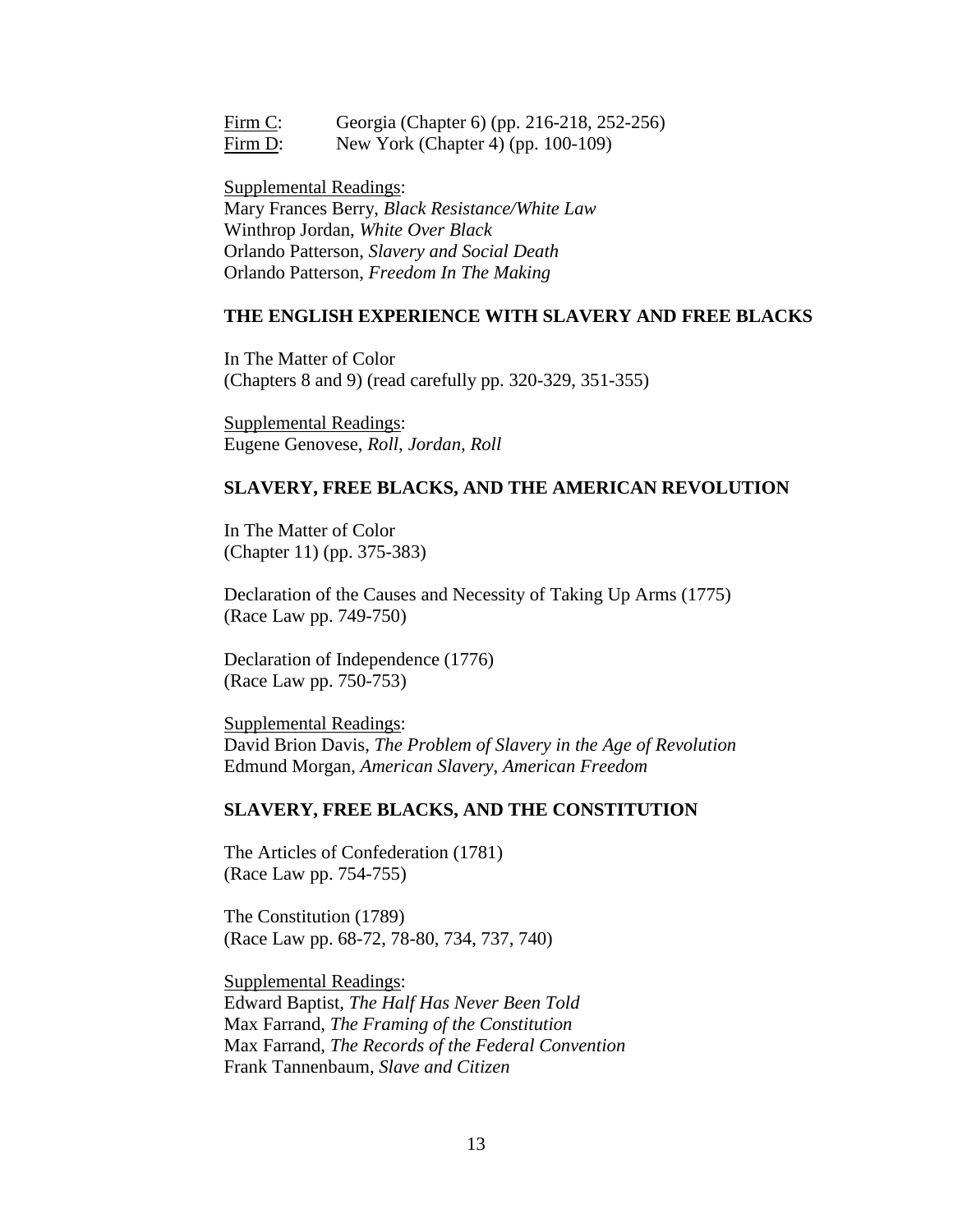## **Session #3: THE NORTHERN APPROACH TO FREE BLACKS (Connecticut and Jan. 22 Massachusetts)**

*Crandall v. The State of Connecticut* (1834) (Race Law pp. 80-95, 740) (read carefully pp. 81-91)

*Roberts v. The City of Boston* (1850) (Race Law pp. 95-102) (read carefully pp. 98-100)

Supplemental Readings: Leon Litwack, *North of Slavery*

## **THE SOUTHERN APPROACH TO SLAVERY AND FREE BLACKS (Virginia)**

*Hudgins v. Wrights* (1806) (Race Law pp. 101-106; 110-112) (read carefully pp. 107-109)

Ghosts of Jim Crow (Chapter 1, pp. 50-53)

*Souther v. The Commonwealth* (1851) (Race Law pp. 106-110) (read carefully pp. 107-109)

Ghosts of Jim Crow (Chapter 1, pp. 55-57)

Slave Auction Handbill (1852) (Race Law pp. 112-113)

Supplemental Readings: John W. Blassingame, *The Slave Community* Annette Gordon–Reed, *The Hemingses of Monticello* Kenneth Stampp, *The Peculiar Institution* Mark Tushnet, *The American Law of Slavery*

## **Session #4: SLAVERY, FREE BLACKS, AND THE UNITED STATES SUPREME Jan. 29 COURT**

*United States v. The Amistad* (1840) (Race Law pp. 113-122) (read carefully pp. 119-121) (Firms A and B)

*Prigg v. The Commonwealth of Pennsylvania* (1842) (Race Law pp. 122-140, 167-169) (read carefully pp. 126-129) (Firms C and D)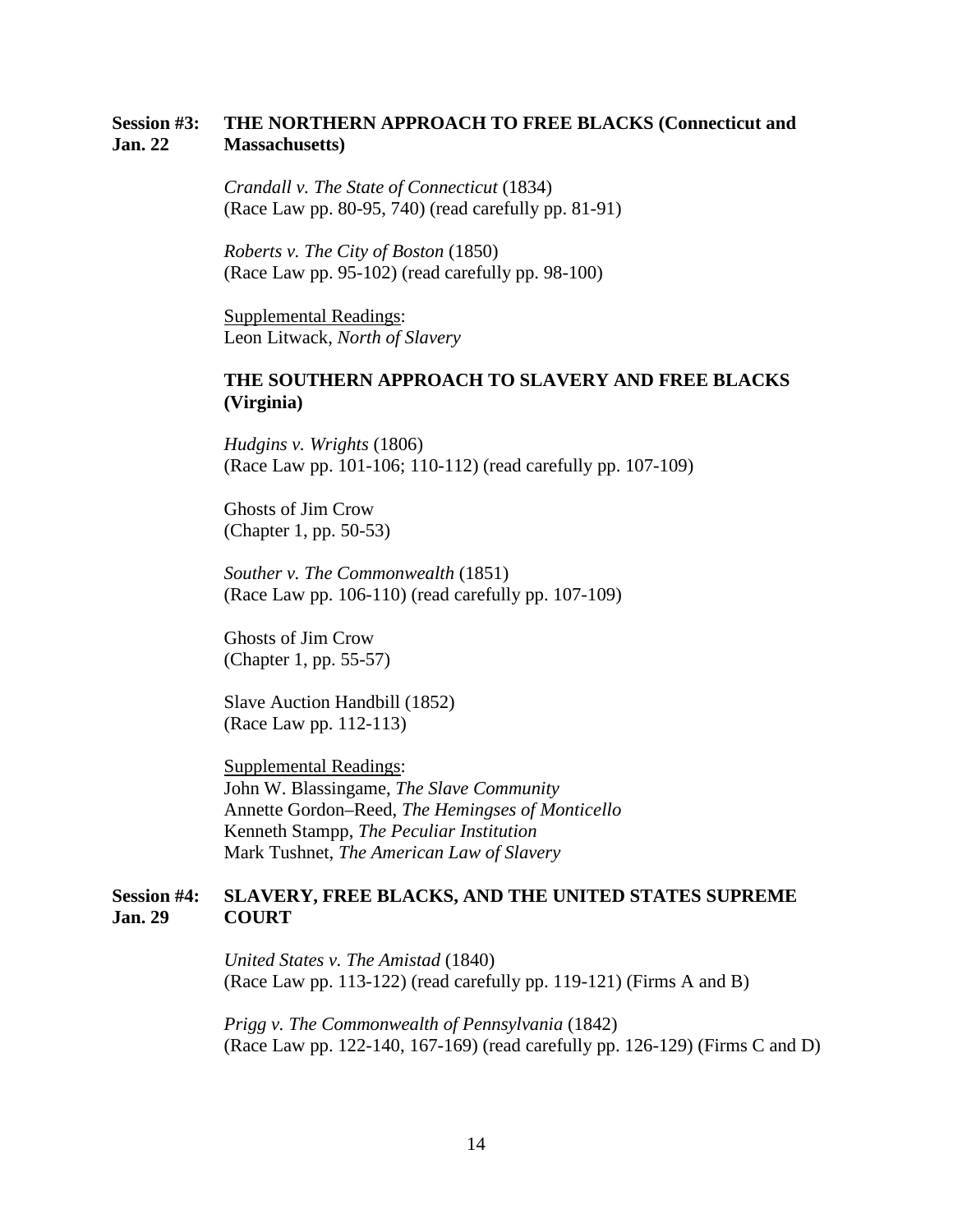Ghosts of Jim Crow (Chapter 1, pp. 54-55)

*Dred Scott v. Sandford* (1857) (Race Law pp. 140-167,169-173) (read carefully pp. 144-156)

Northwest Ordinance (1787) (Race Law pp. 755-756)

Fugitive Slave Act (1793) (Race Law pp. 756-757)

The Missouri Compromise (1820) (Race Law pp. 757-758)

The Fugitive Slave Act (1850) (Race Law pp. 758-759)

Shades of Freedom (Chapter 5, pp. 61-67)

Ghosts of Jim Crow (Chapter 1, pp. 57-59)

Supplemental Readings: Don Fehrenbacher, *The Dred Scott Case* Paul Finkelman, *Supreme Injustice* John Hope Franklin, *Runaway Slaves* Howard Jones, *Mutiny on the Amistad* W.E.B. DuBois, *The Suppression of the African Slave-Trade*

#### **THE BEGINNING OF THE END OF SLAVERY**

*The Case of John Brown* (1859) (Race Law pp. 173-180)

Supplemental Readings: Frederick Douglass, *The Life and Times of Frederick Douglass* W.E.B. DuBois, *John Brown*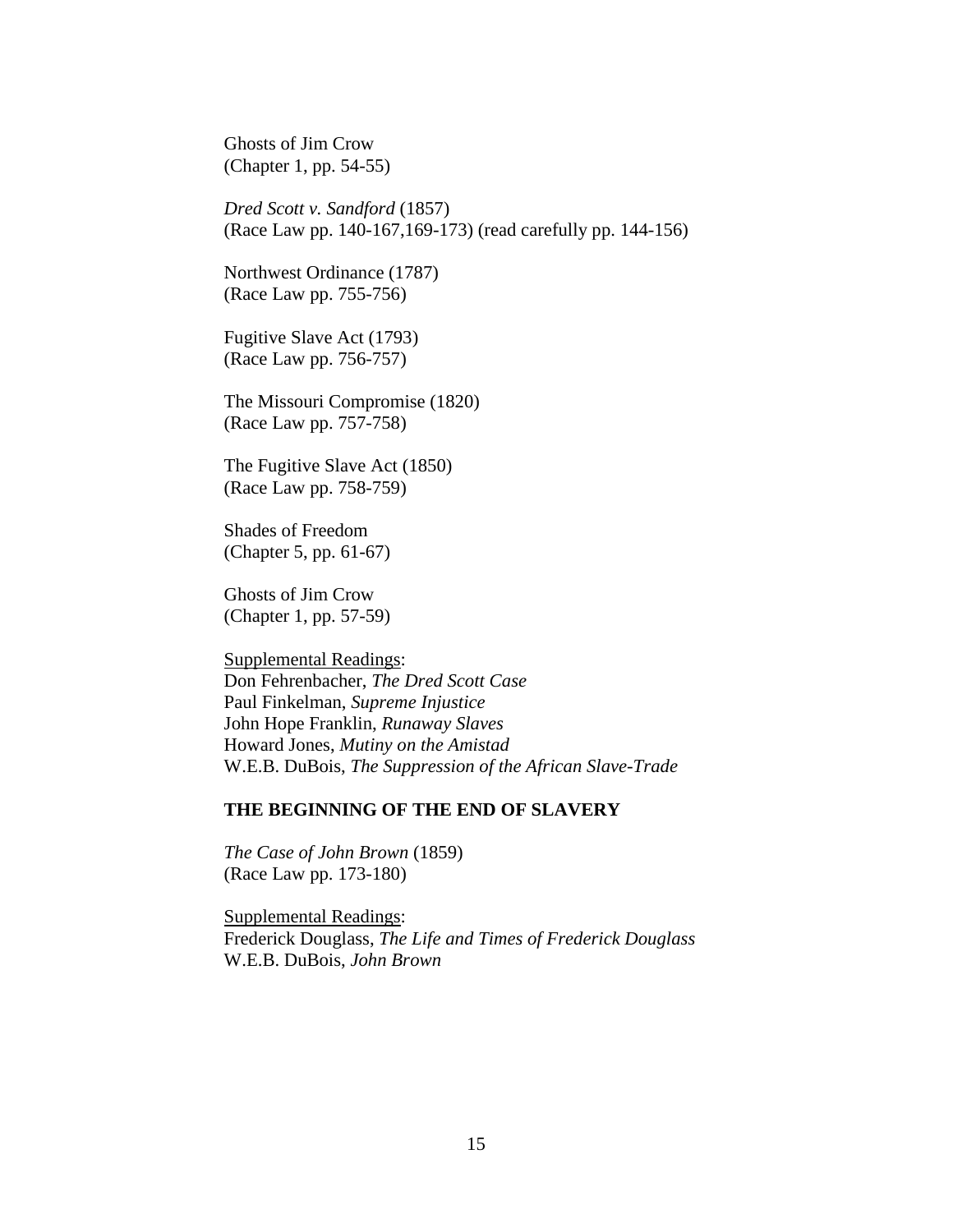#### **PART THREE — RECONSTRUCTION, CITIZENSHIP, AND SOVEREIGNTY**

#### **Session #5: THE SUPREME COURT'S BETRAYAL OF RECONSTRUCTION Feb. 5**

Ghosts of Jim Crow (Chapter 1, pp. 59-61)

The Emancipation Proclamation (1863) (Race Law pp. 759-760)

The Freedmen's Bureau (1865) (Race Law pp. 760-761)

Apology For Slavery (2009) (Race Law pp. 768-770)

Ghosts of Jim Crow (Chapter 2, pp. 63-67)

*The Slaughterhouse Cases* (1873) (Race Law pp. 181-215) (read carefully pp. 202-209) (Firms A and B)

*United States v. Cruikshank* (1875) (Race Law pp. 215-237) (read carefully pp. 233-236) (Firms C and D)

Ghosts of Jim Crow (Chapter 2, pp. 67-72)

The Black Code (1865) (Race Law pp. 761-764)

*The Civil Rights Cases* (1883) (Race Law pp. 237-254) (read carefully pp. 238-245)

Shades of Freedom (Chapter 8, pp. 104-107)

Ghosts of Jim Crow (Chapter 2, pp. 72-84)

Supplemental Readings: Mark Curriden and Leroy Phillips, *Contempt of Court* Mark Elliott, *Color-Blind Justice* Eric Foner*, Reconstruction: America's Unfinished Revolution* Robert Kaczorowski, *The Politics of Judicial Interpretation*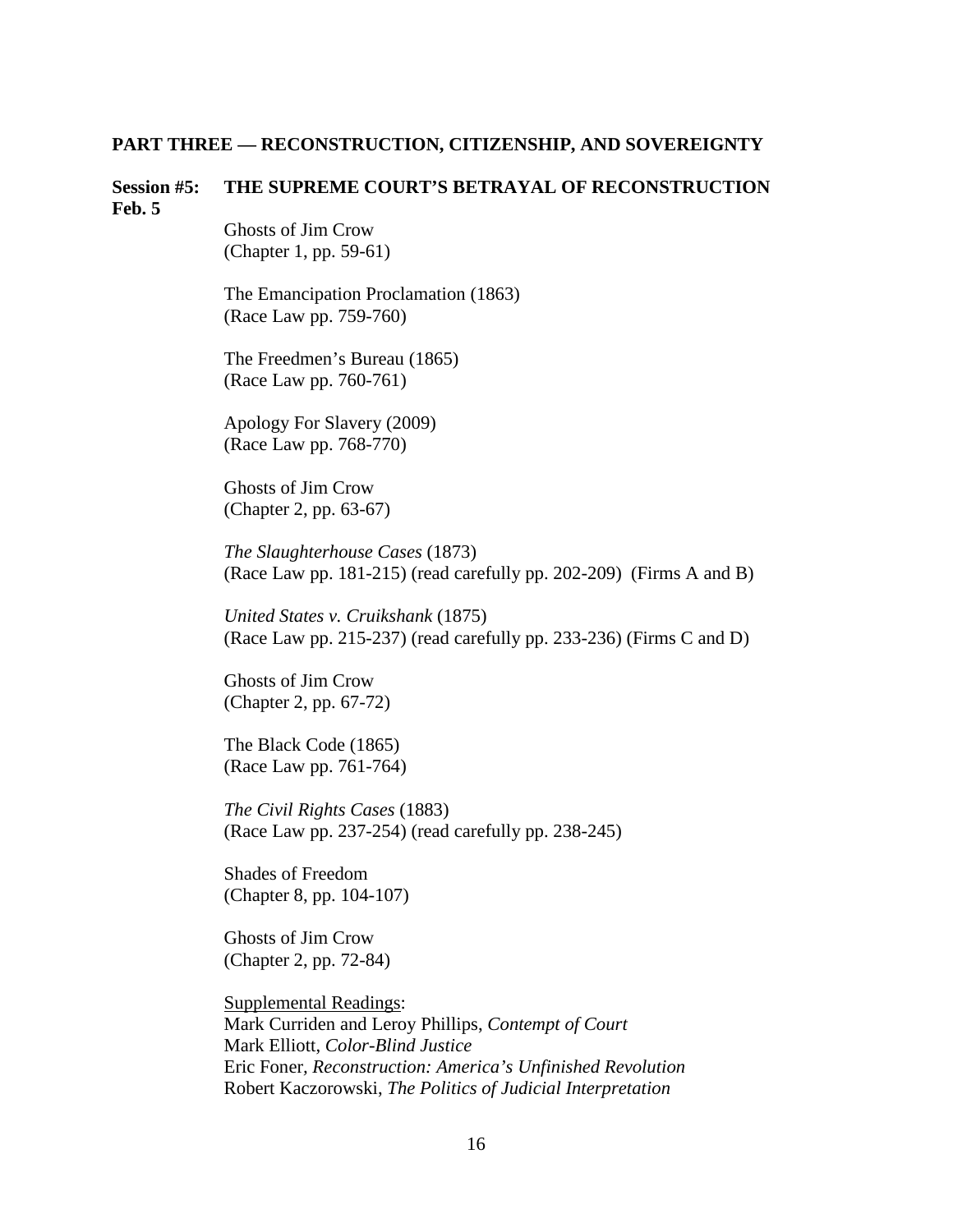Charles Lane, *The Day Freedom Died* Gerard Magliocca, *American Founding Son* Randall Robinson, *The Debt*

#### **Session #6: RACE AND CITIZENSHIP**

**Feb. 12**

*Ozawa v. United States* (1922) (Race Law pp. 255-263) (read carefully pp. 260-263) (Firms A and B)

*United States v. Thind* (1923) (Race Law pp. 263-268) (read carefully pp. 264-267) (Firms C and D)

*People v. De La Guerra* (1870) (Race Law pp. 268-272)

*Ping v. United States* (1889) (Race Law pp. 272-276) (read carefully pp. 273-275) (Firms A and B)

*United States v. Ark* (1898) (Race Law pp. 276-280) (read carefully pp. 276-278) (Firms C and D)

*Korematsu v. United States* (1944) (Race Law pp. 280-298) (read carefully pp. 281-284)

Restitution For Internment (1988) (Race Law p. 768)

Supplemental Readings: Erika Lee, *At America's Gates* Ian Haney Lopez, *White By Law* Frank Wu, *Yellow*

#### **RACE, AMERICAN INDIANS, AND SOVEREIGNTY**

*Johnson and Graham's Lessee v. M'Intosh* (1823) (Race Law pp. 298-306) (read carefully pp. 301-305) (Firms A and B)

Indian Removal Act (1830) (Race Law pp. 764-765)

*The Cherokee Nation v. The State of Georgia* (1831) (Race Law pp. 306-318) (read carefully pp. 306-309) (Firms C and D)

Making Our Democracy Work (Chapter 3, pp. 22-31) (to be distributed)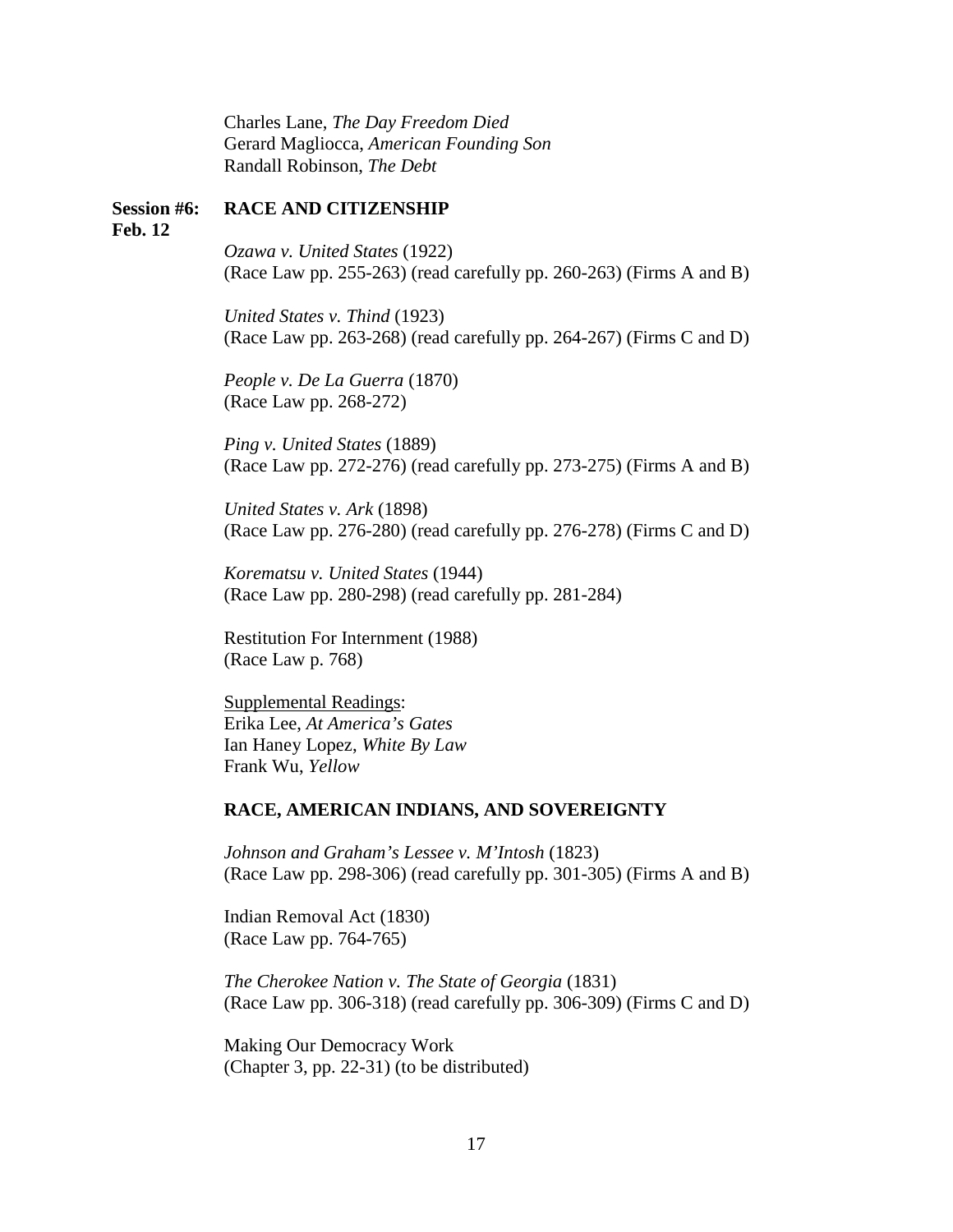*Elk v. Wilkins* (1884) (Race Law pp. 318-334) (read carefully pp. 320-325)

Supplemental Readings: David Wilkins, *American Indian Sovereignty*

#### **PART FOUR — SEGREGATION**

**Session #7: CREATING THE SEPARATE BUT EQUAL DOCTRINE Feb. 19** *Strauder v. West Virginia* (1880) (Race Law pp. 335-340) (read carefully pp. 336-339)

> *Plessy v. Ferguson* (1896) (Race Law pp. 340-356) (read carefully pp. 344-348)

Shades of Freedom (Chapter 9, pp. 108-115, 117-118)

Ghosts of Jim Crow (Chapter 3, pp. 85-92)

Supplemental Readings: C. Vann Woodward, *The Strange Career of Jim Crow*

#### **EXPANDING THE SEPARATE BUT EQUAL DOCTRINE**

*Berea College v. Commonwealth of Kentucky* (1908) (Race Law pp. 356-371) (read carefully pp. 359-360)

Supplemental Readings: Rayford Logan, *The Betrayal of the Negro*

## **Session #8: LIMITING THE SEPARATE BUT EQUAL DOCTRINE: RACIAL Feb. 26 SEGREGATION AND HOUSING**

Ghosts of Jim Crow (Chapter 3, pp. 92-96, 98-109)

*Buchanan v. Warley* (1917) (Race Law pp. 372-385) (read carefully pp. 380-383)

Shades of Freedom (Chapter 10, pp. 119-126)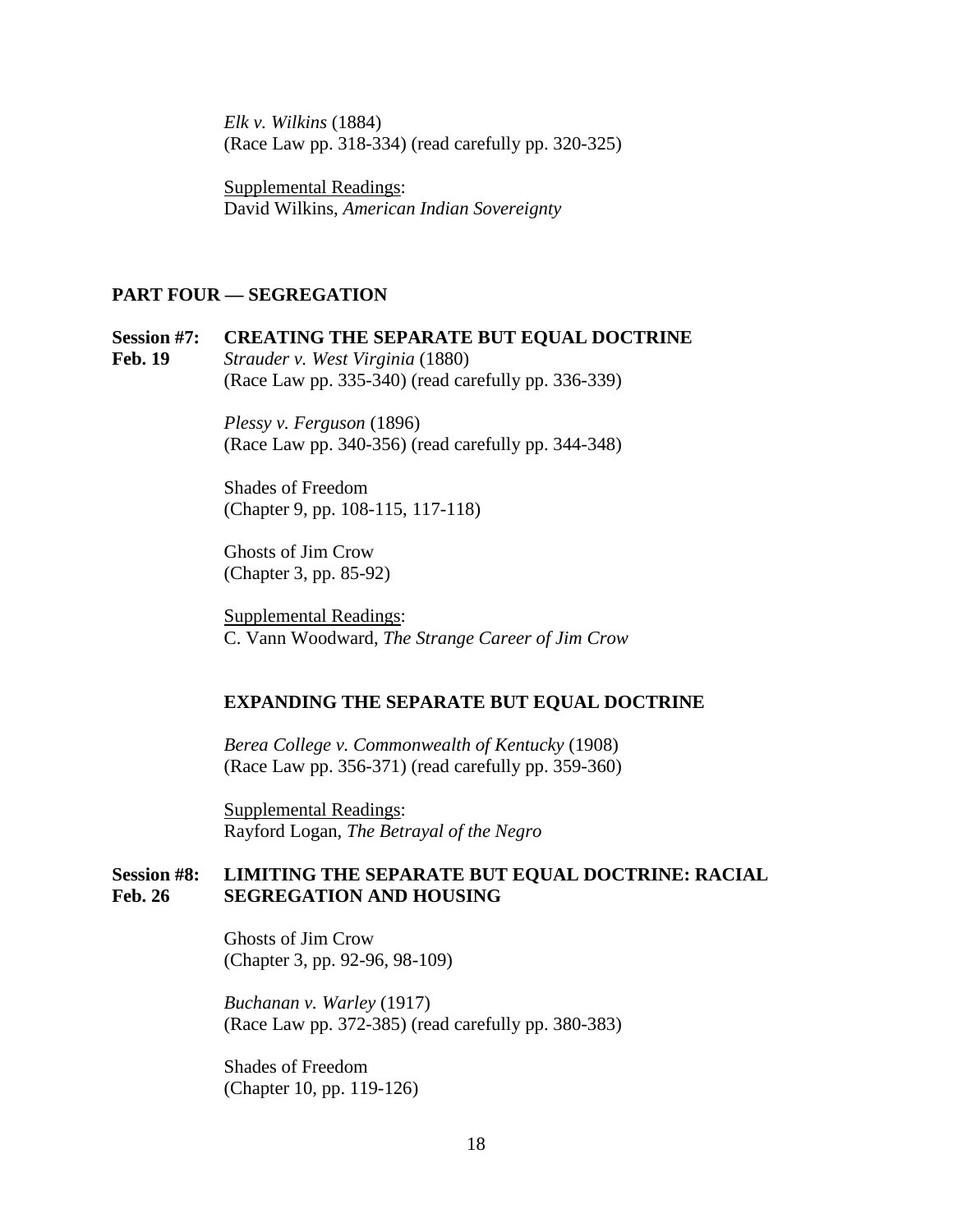Supplemental Readings: Douglas Blackmon, *Slavery By Another Name* James Loewen, *Sundown Towns* David Oshinsky, *Worse Than Slavery* Robert Weaver, *The Negro Ghetto* Isabel Wilkerson, *The Warmth of Other Suns*

## **LIMITING THE SEPARATE BUT EQUAL DOCTRINE: RACIAL SEGREGATION AND INTERSTATE COMMERCE**

*Morgan v. Commonwealth of Virginia* (1946) (Race Law pp. 385-395) (read carefully pp. 386-390) (Firms A and B)

Supplemental Readings: Genna McNeil, *Groundwork* Gilbert Ware, *Grace Under Pressure*

### **LIMITING THE SEPARATE BUT EQUAL DOCTRINE: RACIAL SEGREGATION AND STATE ACTION**

*Shelley v. Kraemer* (1948) (Race Law pp. 395-402) (read carefully pp. 396-401) (Firms C and D)

Supplemental Readings: Loren Miller, *The Petitioners*

#### **INTERPRETING THE SEPARATE BUT EQUAL DOCTRINE**

*Cumming v. County Board of Education* (1899) (Race Law pp. 402-414, 422-434) (read carefully pp. 408-409) (Firms A and B)

*Lum v. Rice* (1927) (Race Law pp. 414-419, 422) (read carefully pp. 417-419) (Firms C and D)

Shades of Freedom (Chapter 9, pp. 115-117)

*Hernandez v. Texas* (1954) (Race Law pp.420-422)

Ghosts of Jim Crow (Chapter 3, pp. 109-111, 112-116)

Supplemental Readings: George Fredrickson, *The Black Image In The White Mind* Ronald Mize and Grace Delgado, *Latino Immigrants in the United States*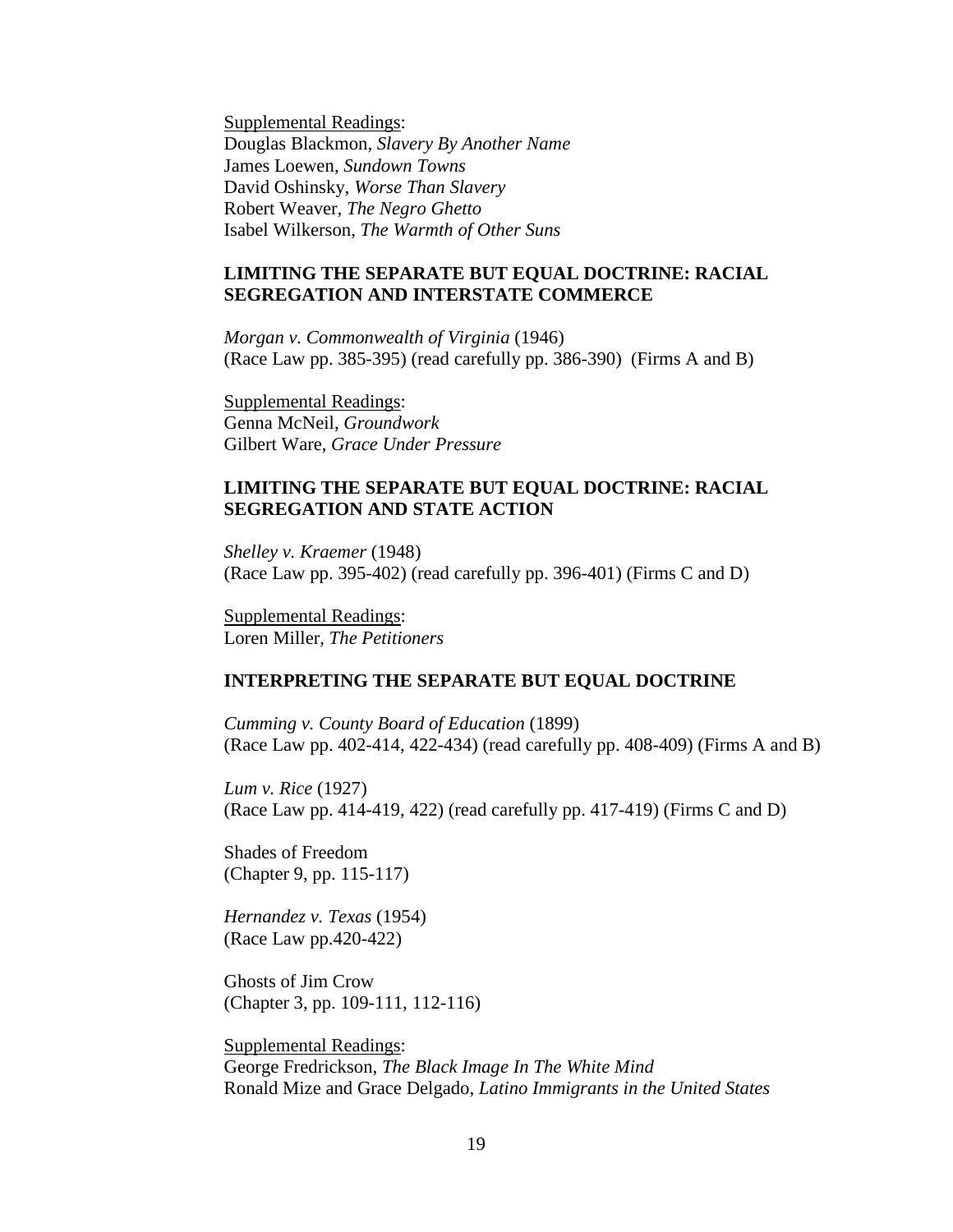#### **Session #9: APPLYING THE SEPARATE BUT EQUAL DOCTRINE Mar. 5**

*Missouri ex rel. Gaines v. Canada* (1938) (Race Law pp. 438-445) (read carefully pp. 440-442)

Executive Order 8802 (1941) (Race Law pp. 765-766)

Executive Order 9981 (1948) (Race Law p. 776)

*McLaurin v. Oklahoma State Regents for Higher Education* (1950) (Race Law pp. 445-447)

*Sweatt v. Painter* (1950) (Race Law pp. 448-450)

Shades of Freedom (Chapter 12, pp. 164-166)

Ghosts of Jim Crow (Chapter 3, pp. 97, 111-112)

Supplemental Readings: Patricia Sullivan, *Lift Every Voice* Gilbert Ware, *From the Black Bar*

#### **ENDING STATE-MANDATED SEGREGATION**

*Brown v. Board of Education (Brown I)* (1954) (Race Law pp. 450-462) (read carefully pp. 454-457)

Supplemental Readings: Morton Horwitz, *The Warren Court* Richard Kluger, *Simple Justice* Gunnar Myrdal, *An American Dilemma*

#### **APPLYING THE** *BROWN* **RATIONALE**

*Loving v. Virginia* (1966) (Race Law pp. 463-471) (read carefully pp. 466-468)

Shades of Freedom (Chapter 4, pp. 44-45)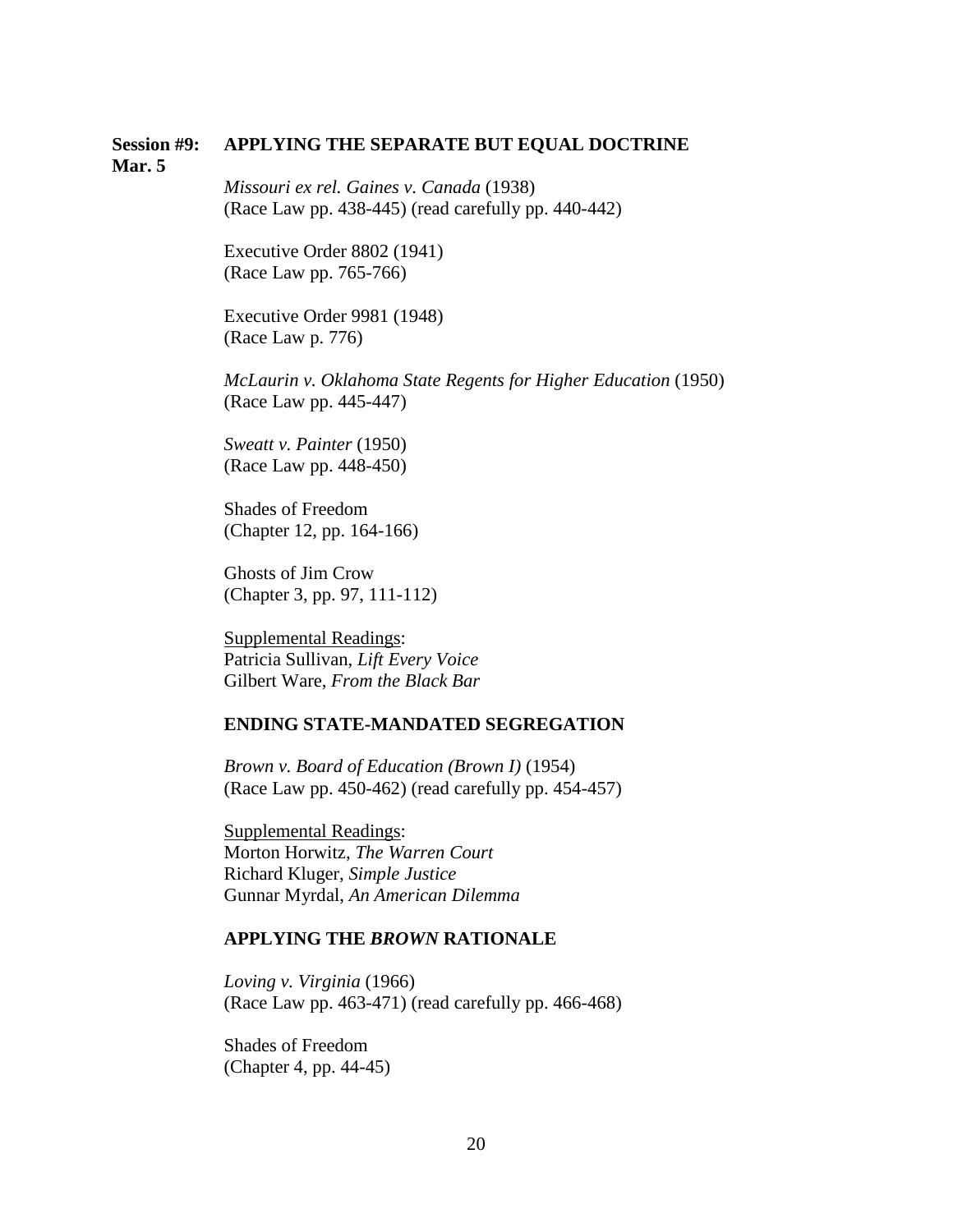Supplemental Readings: Sheryll Cashin, *Loving* Rachel Moran, *Interracial Intimacy*

#### **PART FIVE — ATTEMPTED ERADICATION OF INEQUALITY**

#### **Session #10: RACE-CONSCIOUS REMEDIES Mar. 12**

Student Presentations

*Brown v. Board of Education (Brown II)* (1955) (Race Law pp. 473-479) (read carefully pp. 475-476) (Firms A and B)

Ghosts of Jim Crow (Chapter 4, pp. 119-134) *Milliken v. Bradley* (1974) (Race Law pp. 479-495) (read carefully pp. 486-489) (Firms C and D)

Ghosts of Jim Crow (Chapter 4, pp. 134-139)

Civil Rights Act (1964) (Public Accommodations) (Race Law p. 766)

Civil Rights Act (1964) (Federally Assisted Programs) (Race Law p. 766)

Civil Rights Act (1964) (Employment) (Race Law p. 777)

Fair Housing Act (1968) (Housing) (Race Law pp. 767-768)

*Adarand Constructors Company v. Pena* (1995) (Race Law pp. 496-508) (read carefully pp. 500-504) (Firms A and B)

*Grutter v. Bollinger* (2003) (Race Law pp. 508-527) (read carefully pp. 511-521) (Firms C and D)

*Parents Involved in Community Schools v. Seattle School District Number 1* (2007) (Race Law pp. 527-540) (read carefully pp. 528-532) (Firms A and B)

*Fisher v. University of Texas* (2013) (Race Law pp. 540-547) (read carefully pp. 543-546) (Firms C and D)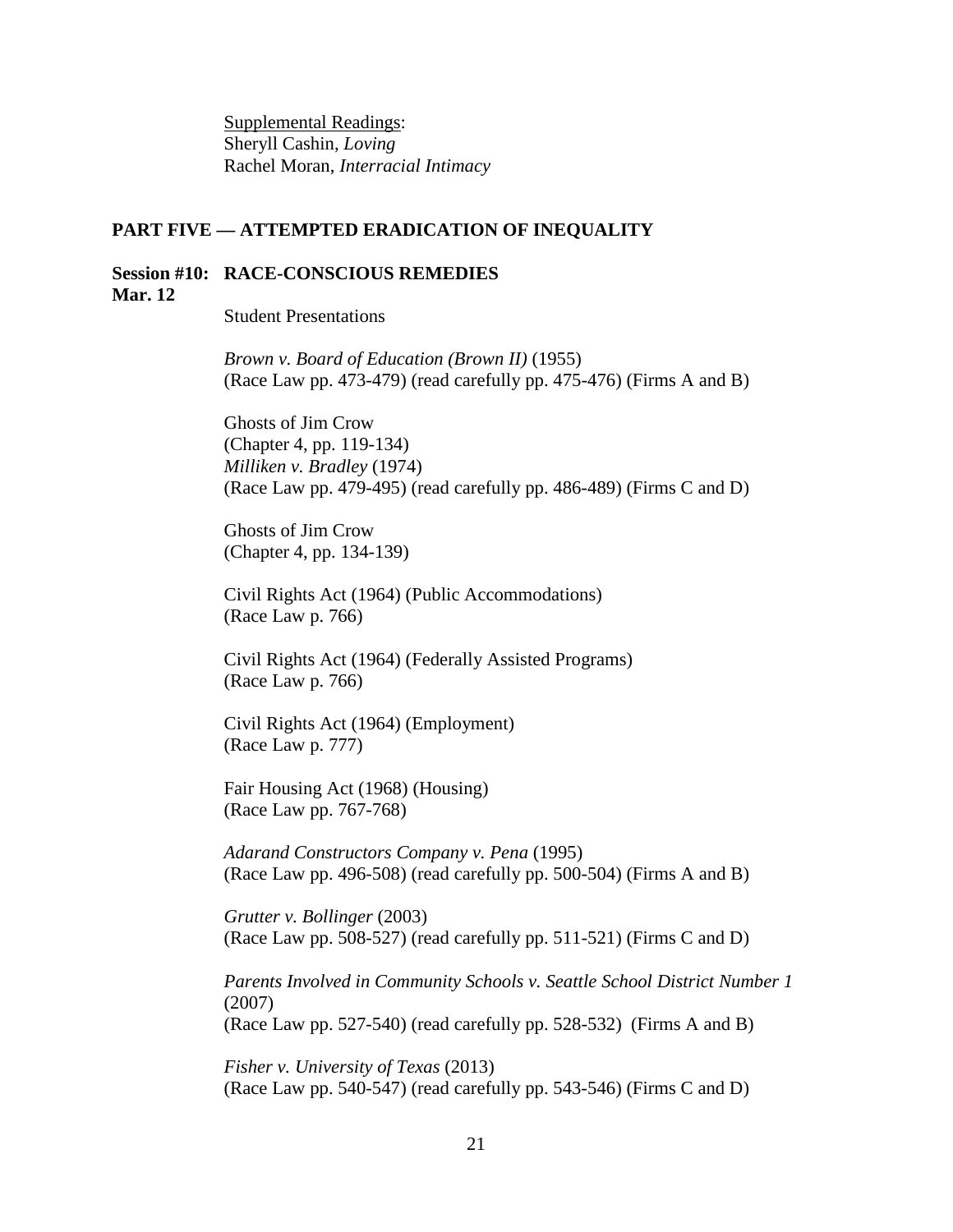*Schuette v. Coalition To Defend Affirmative Action* (2014) (Race Law pp. 547-570) (read carefully pp. 549-556)

Ghosts of Jim Crow (Chapter 7, pp. 215-218)

Supplemental Readings: Jack Bass, *Unlikely Heroes* Derrick Bell, *Faces At The Bottom of the Well* Sheryl Cashin, *The Failures of Integration* Christopher Edley, *Not All Black and White* Gerald Jaynes and Robin Williams, *A Common Destiny* Randall Kennedy, *For Discrimnation* James Patterson, *Brown v. Board of Education* William Julius Wilson, *Declining Significance of Race* William Julius Wilson, *The Truly Disadvantaged* William Julius Wilson, *When Work Disappears*

## **Session #11: MAINTAINING RACIAL INEQUITY Mar. 26**

Student Presentations

*Washington v. Davis* (1976) (Race Law pp. 570-575) (Firms A and B)

Shades of Freedom (Chapter 12, pp. 159-164)

*McCleskey v. Kemp* (1987) (Race Law pp. 583-598) (read carefully pp. 584-591)

Shades of Freedom (Chapter 13, pp. 178-182)

Voting Rights Act (1965) (Race Law p. 767)

*Shaw v. Reno* (1993) (Race Law pp. 599-608) (read carefully pp. 601-603) (Firms C and D)

Ghosts of Jim Crow (Chapter 5, pp. 170-174)

*Shelby County v. Holder* (2013) (Race Law pp. 608-620, 646-648) (read carefully pp. 613-618)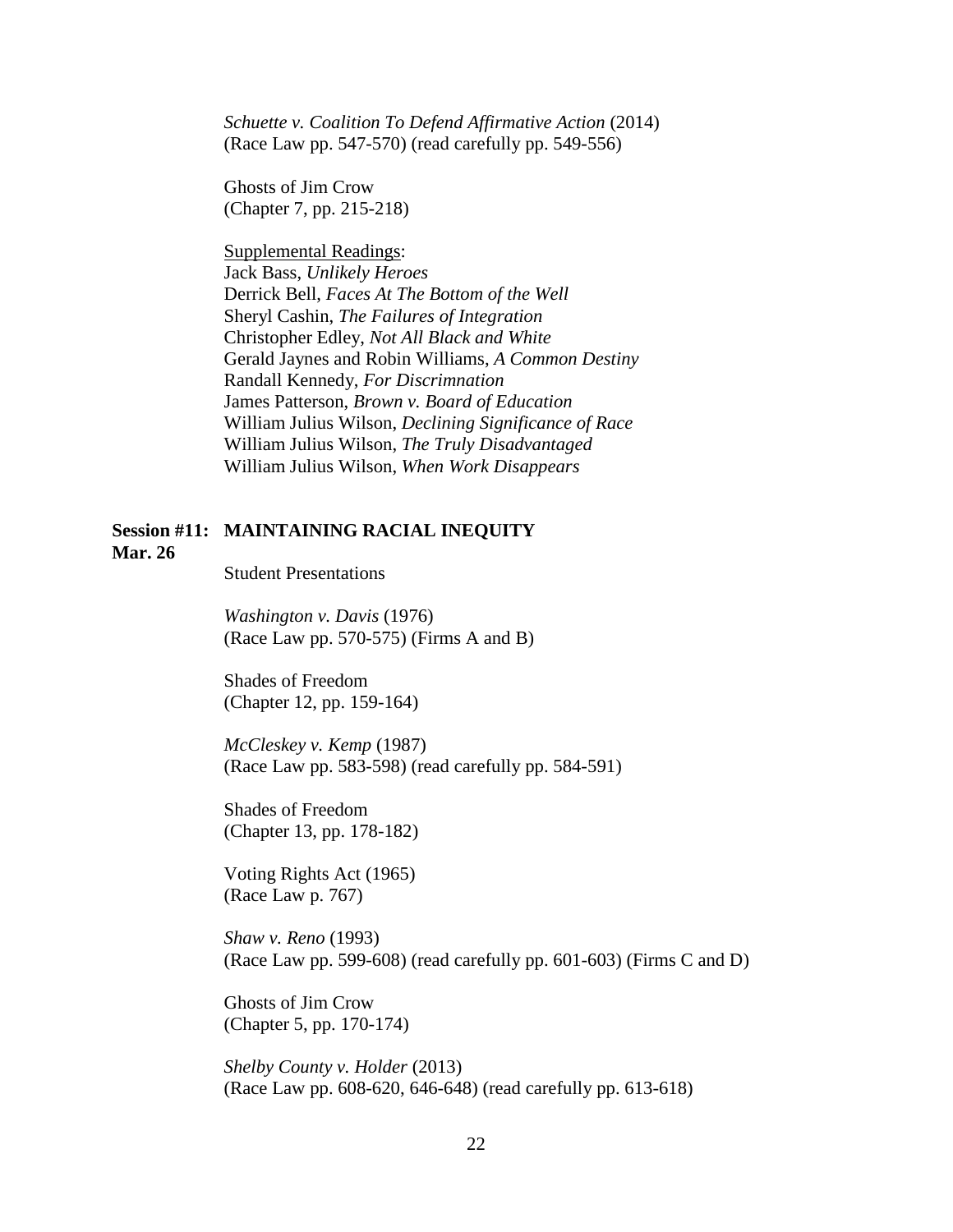*Ricci v. DeStefano* (2009) (Race Law pp. 628-640, 646-648)(read carefully pp. 633-637)

Supplemental Readings: Henry Flores, *Latinos and the Voting Rights Act* Lani Guinier, *The Tyranny of the Majority* Sora Han, *Letters of the Law* Randall Kennedy, *Race, Crime, and the Law* Jan Miles, *The Post-Racial Negro Green Book* Daria Roithmayr, *Reproducing Racism*

#### **PART SIX — SUPREME COURT CONFIRMATION CONTROVERSIES**

## **Session #12: RACE, VALUES, AND JUSTICE THOMAS Apr. 2**

Student Presentations

The Jurisprudence of Justice Clarence Thomas (Race Law pp. 649-679)

Supplemental Readings: Jill Abramson, *Strange Justice* Clarence Thomas, *My Grandfather's Son*

#### **RACE, VALUES, AND JUSTICE ALITO**

The Jurisprudence of Justice Samuel Alito (Race Law pp. 679-688)

#### **RACE, VALUES, AND JUSTICE SOTOMAYOR**

The Jurisprudence of Justice Sonia Sotomayor (Race Law pp. 688-691)

Supplemental Readings: Sonia Sotomayor, *My Beloved World*

## **PART SEVEN — ONGOING CONTROVERSIES**

## **RACE AND THE ADMINISTRATION OF JUSTICE**

Arrests, Trials, and Beatings (Race Law pp. 693-710)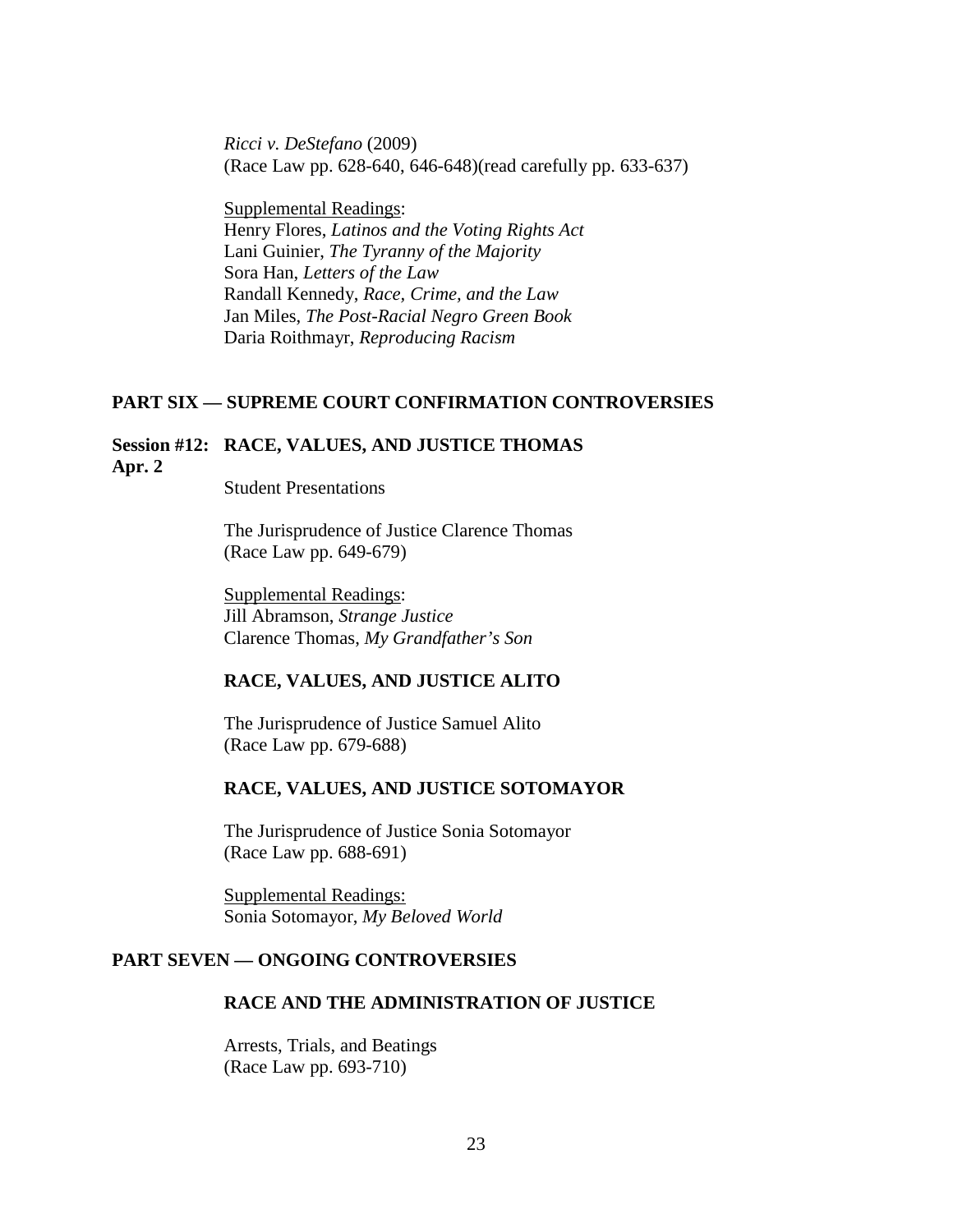Supplemental Readings: Michelle Alexander, *The New Jim Crow* Paul Butler, *Let's Get Free* Ta-Nehisi Coates, *Between the World and Me* Donald Marvin Jones, *Dangerous Spaces* Toni Morrison, *Birth of a Nationhood* Nicole Van Cleve, *Crook County*

## **RACE AND IMMIGRATION**

History and Current Approach (Race Law pp. 710-720)

Supplemental Readings: Christina Greer, *Black Ethnics* Nazli Kibria, et al, *Race and Immigration* Ediberto Roman, *Those Damned Immigrants*

#### **RACE AND POLITICS**

History and Current Approach (Race Law pp. 720-727)

Supplemental Readings: Ian Haney Lopez, *Dog Whistle Politics*

### **PART EIGHT — APPENDIX**

## **Session #13: RACE AND THE FUTURE Apr. 9**

Student Presentations

Always Running

(Chapter 1, pp. 14-25, Chapter 3, pp. 62-67, Chapter 4, pp. 83-84, Chapter 6, pp. 139-146, Chapter 10, pp. 235-246, and Epilogue,pp.247-251) (to be distributed)

Ghosts of Jim Crow (Preface, pp. 1-14, Introduction Chapter, pp. 25-42, Chapters 5, 6 and 7, pp. 175- 177, 181-215, 219-221)

Supplemental Readings: Hazel Markus, *Doing Race* Luis Rodriquez, *Always Running* Jody Vallejo, *Barrios To Burbs* Tim Wise, *Colorblind*